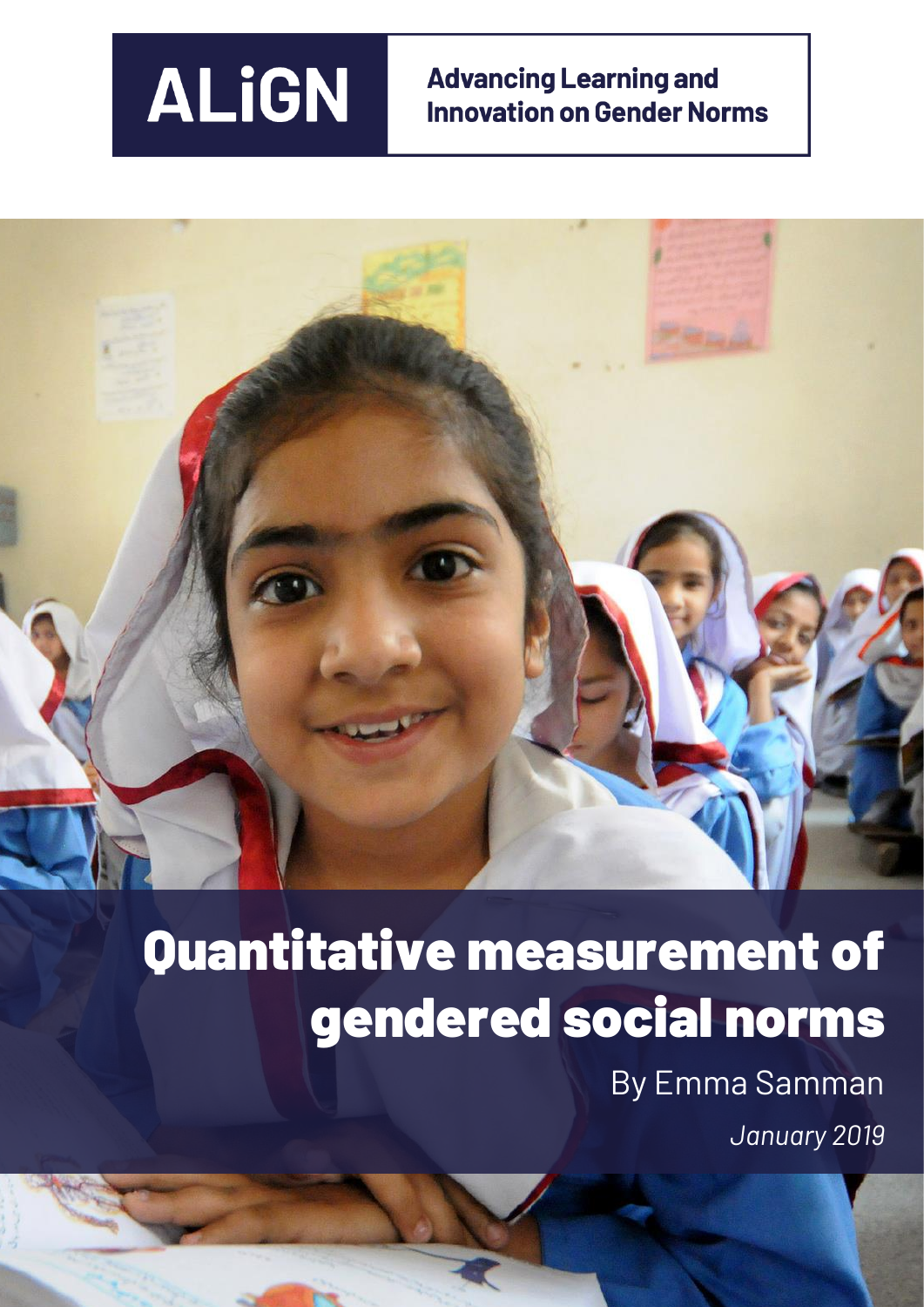

# **Contents**

| Limitations of instruments focused solely on the measurement of social norms 10 |  |
|---------------------------------------------------------------------------------|--|
| Using data on attitudes and behaviours to signal the presence of norms 11       |  |
|                                                                                 |  |
| Separating community normative influences from individual outcomes 13           |  |
|                                                                                 |  |
|                                                                                 |  |
|                                                                                 |  |
|                                                                                 |  |
|                                                                                 |  |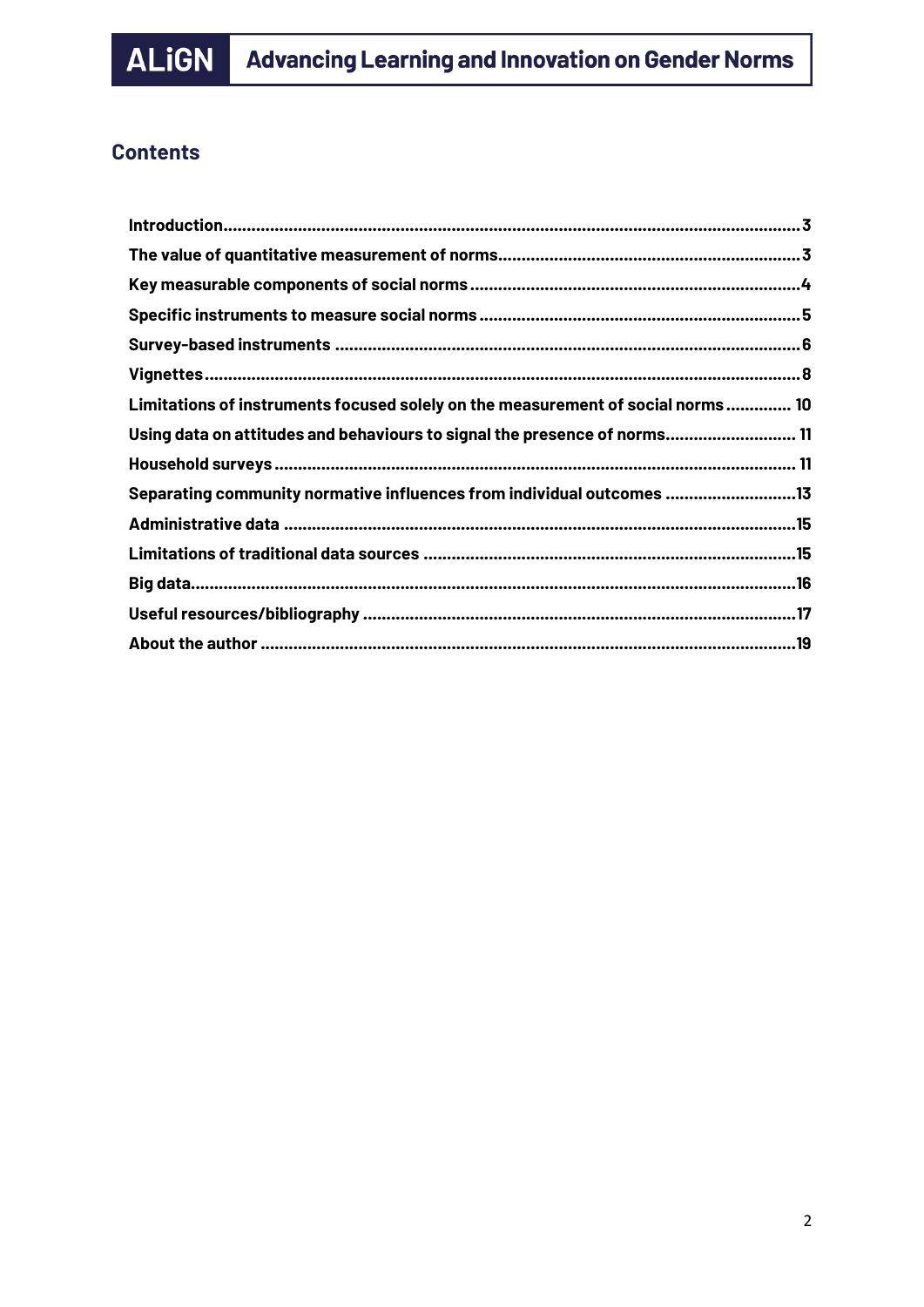# <span id="page-2-0"></span>**Introduction**

Social norms often sustain gendered discrimination. At the same time, however, interventions that aim to shift those norms can become catalysts for change. The measurement of norms is critical in analysing both of these processes and is, therefore, attracting growing attention from researchers, policymakers and practitioners. Researchers have explored whether norms fuel specific practices and the strength of their hold using quantitative and qualitative methods, both individually and in combination. Policymakers and practitioners have, in turn, incorporated this information into the design of initiatives to drive change, and into the monitoring of such initiatives.

This Guide focuses specifically on quantitative measurements, noting that this field is still nascent, and that far more work is needed to strengthen and streamline existing methods. It provides an overview of **quantitative approaches** to measure gendered social norms, highlighting the following.

- the value of measuring social norms
- the components of social norms that can be measured
- specific instruments to measure social norms
- broader data instruments that capture evidence on social norms
- the need for diverse approaches
- useful resources.

# <span id="page-2-1"></span>**The value of quantitative measurement of norms**

Quantitative approaches are best placed to illuminate – at scale – concepts and components (see next section) that can be measured, including expectations, sanctions, and individual attitudes and behaviours. Their emphasis on **statistical representativeness** makes it possible to draw conclusions on the prevalence and strength of norms within a given setting – be it a village, a country or across groups of countries – as well as any shifts over time. Quantitative approaches are, therefore, an indispensable part of monitoring and evaluation efforts because they provide standard, objective scales that can be compared across different places and time periods.

Quantitative data are also well-placed to illustrate **how norms are distributed** within a population and whose opinions different groups of people find influential.

Research by the non-governmental organisation (NGO) Tostan, for example, shows how the norms that underpin female genital cutting (FGC) varied across Mali. Their initial analysis was highly contradictory: 70% of respondents reported that others did not participate in this practice while 30% reported that everyone did. More granular analysis found that the practice was prevalent in some villages, but had almost vanished in others (Tostan 2014, cited i[n Heise](http://researchonline.lshtm.ac.uk/4646486/1/Baltimore%20norms%20meeting%20report.pdf)  [and Cislaghi 2016: 23\)](http://researchonline.lshtm.ac.uk/4646486/1/Baltimore%20norms%20meeting%20report.pdf). In contrast, in Brazil, Pulerwitz and [Barker \(2008: 333\)](https://journals.sagepub.com/doi/10.1177/1097184X06298778) show considerable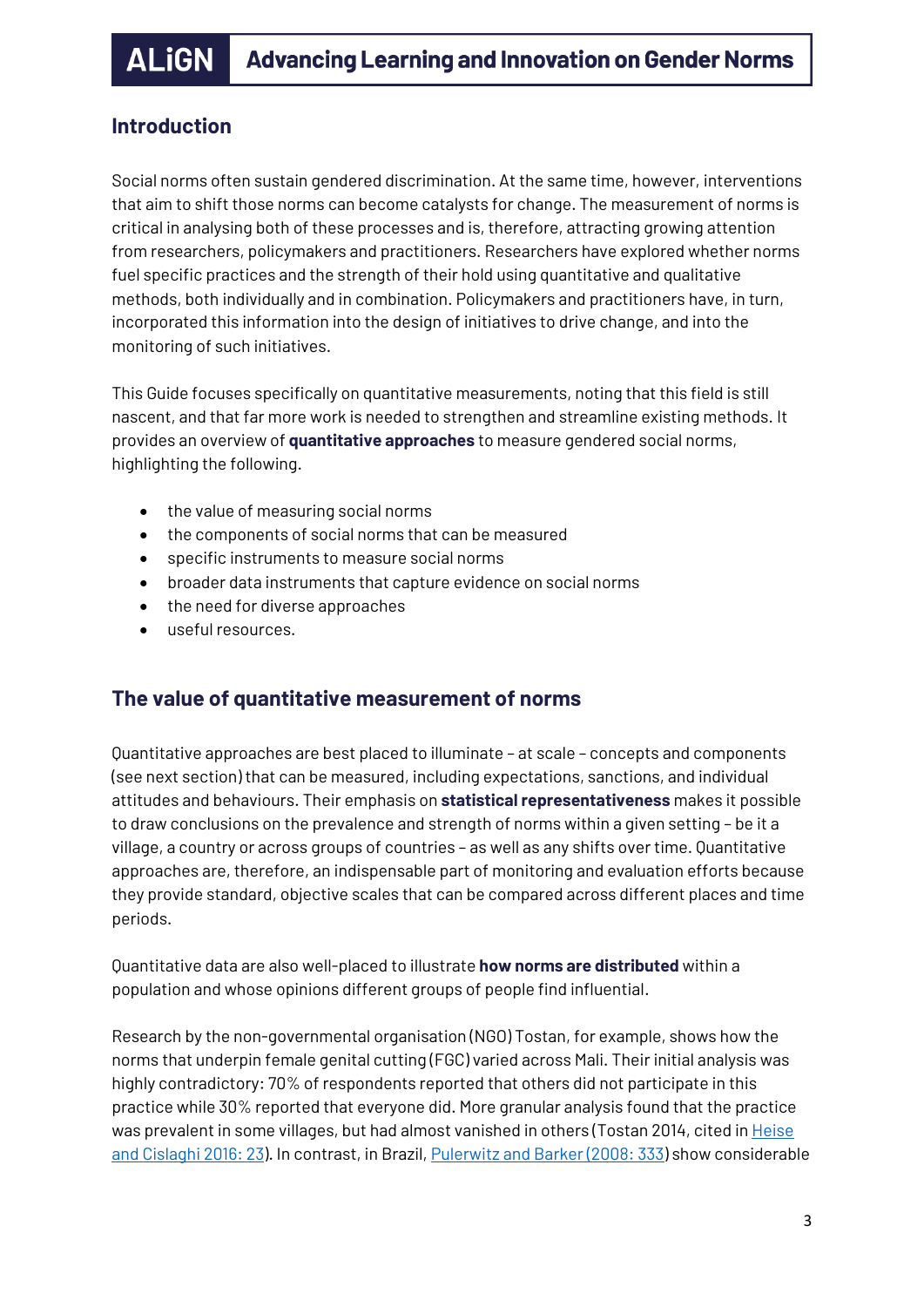variation in support for gender-equitable norms among young men in the same locations: 'in the same neighbourhoods, in the same households, in the same schools.'

Such information on who adheres to a given norm is of vital importance when designing strategies to improve gender equity. In the Mali example, where FGC was widespread, community-wide awareness programmes may be advisable to tackle the practice. In the Brazil example, with varied support for gender equity, practitioners might urge individual champions who hold more progressive views to persuade others.

The work of social norms theorists confirms that what people expect of themselves may not always align with what they expect of others, or even with their own behaviour. By asking systematic questions, quantitative measures can determine whether **distinct elements of a social norm are in place** – information that is useful in understanding its presence and strength and, therefore, in informing change.

Take the example of Saudi Arabia. As highlighted b[y Bursztyn et al. \(2018\)](https://www.nber.org/papers/w24736) fewer than 15% of women in the country were in paid work in 2017, but legal changes – such as the lifting of the ban on women driving – had created a more favourable environment for female employment. An online and anonymous survey of young married men showed that the vast majority (87%) supported women working outside the home, while dramatically underestimating such support among other men, including their neighbours. An experiment aimed to 'correct' the beliefs of a random group of the men surveyed by informing them of the true level of support for female labour-force participation among their peers. These men were then more willing to forego a monetary incentive (an Amazon gift voucher) and instead to sign their wives up to a jobmatching service. Four months later, their wives were more likely to have applied and interviewed for a job outside the home than the wives of other men who remained unaware of widespread male support for women's employment.

Despite the potential benefits of such quantitative approaches, the **development of norms measures, and measurement tools, is still nascent**. In a 2015 review of 173 publications on social norms[, Mackie](https://www.unicef.org/protection/files/4_09_30_Whole_What_are_Social_Norms.pdf) et al. (2015) find that just 14% discussed measurement methods. Similarly, a 2016 [review of 42 studies by the Institute for Reproductive Health and Save the Children](http://irh.org/resource-library/lit-review-scaling-up-aysrh-normative-change-interventions/) on interventions to improve adolescent and youth sexual and reproductive health by focusing on norm change, only four were explicit about the norms being measured. The authors conclude: 'The need to measure normative change and the absence of such measures in reviewed documents indicate it is not well understood and/or not prioritized as an outcome' (p. 3).

# <span id="page-3-0"></span>**Key measurable components of social norms**

The quantitative measure of norms should not be the first step in a research process, as noted b[y Cislaghi and Heise](http://researchonline.lshtm.ac.uk/4646477/) (2017) an[d Stefanik and](http://gender.care2share.wikispaces.net/file/view/care-social-norms-paper-web.pdf) Hwang (2017). Rather, researchers are advised to start by exploring the presence of norms through exploratory and open-ended qualitative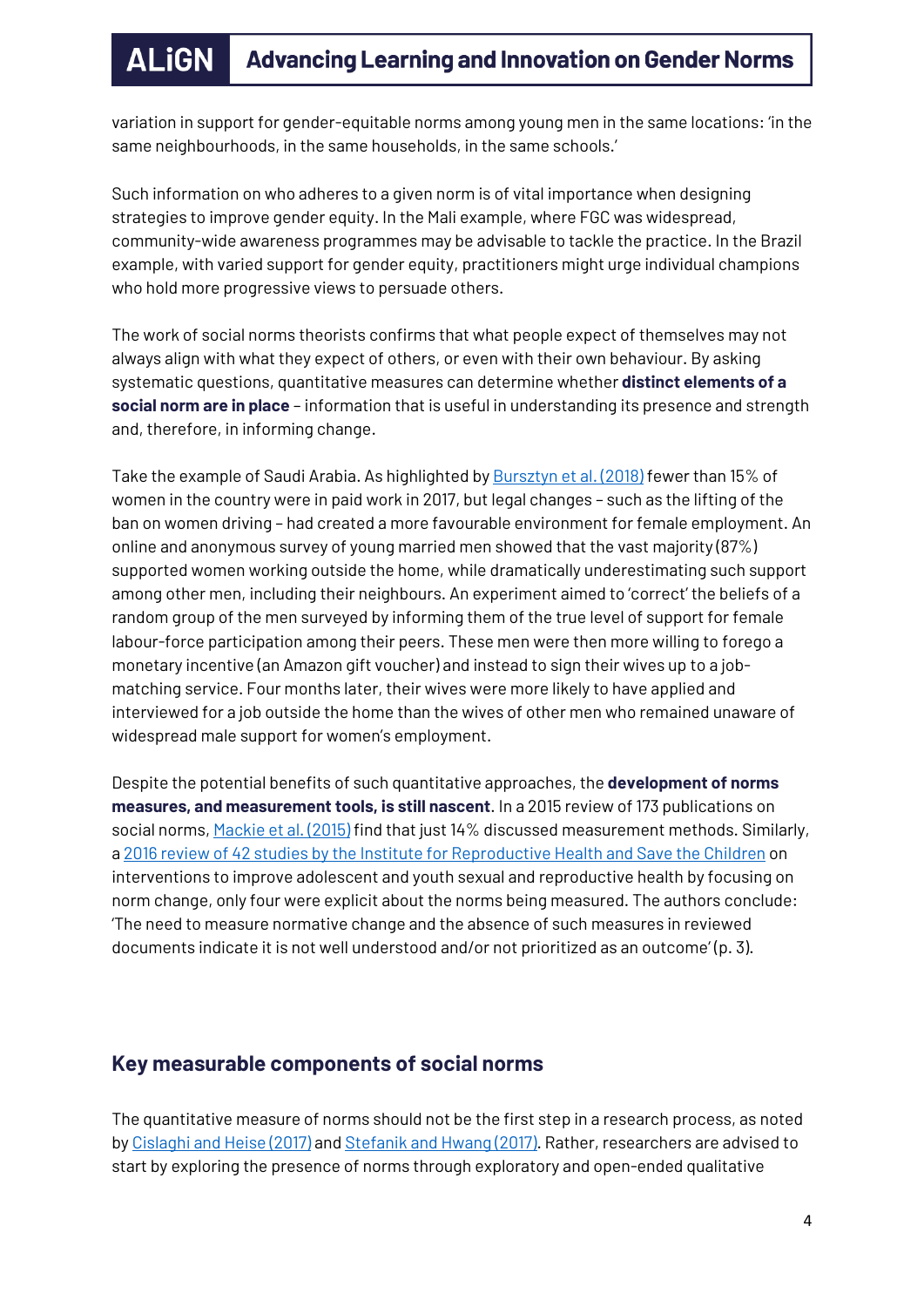questions. Once there is evidence that an existing norm may be sustaining a given practice, researchers can use quantitative tools such as survey questions or vignettes to gain further insights.

Based on social norms theory, efforts to establish the presence of norms generally try to assess whether its key components are in place (see figure below), though they may vary in the weight that they assign to them. Most measurement approaches draw on the work of Bicchieri [\(2006](https://www.cambridge.org/gb/academic/subjects/philosophy/political-philosophy/grammar-society-nature-and-dynamics-social-norms?format=HB&isbn=9780521573726) and [2016\)](http://irh.org/wp-content/uploads/2016/09/Bicchieri_MeasuringSocialNorms.pdf), who contends that a norm is made up of two types of social expectations:

- **empirical expectations**, or behaviours considered typical within a group (also known as descriptive norms) and
- **normative expectations**, or behaviours considered appropriate within a group (also known as injunctive norms).

Measurable components may also include **sanctions**, or any consequences (whether positive or negative) that result from rejecting or conforming to social expectations, as well as an assessment of **reference group(s)**, i.e. the people whose opinions and behaviours have the greatest influence in relation to a given norm. Finally, measures of **individual attitudes and behaviours** can show the extent to which individuals within a community endorse and/or act in accordance with a given norm.

| <b>Terminology</b> |                             | <b>Definition</b>                                                             |  |
|--------------------|-----------------------------|-------------------------------------------------------------------------------|--|
| Attitude           |                             | What I think                                                                  |  |
|                    | Behaviour                   | What I do                                                                     |  |
| Social norms       | Empirical expectations (EE) | What I think others do                                                        |  |
|                    | Normative expectations (NE) | What I think others expect me to do (what I<br>should do according to others) |  |

## **Terminology and definitions used in norms measures**

# <span id="page-4-0"></span>**Specific instruments to measure social norms**

**Survey questions** are the main quantitative method used to measure the presence and strength of norms, with respondents asked about their own views, about those whose opinions influence their views (i.e. their reference groups) and their perspectives of their communities. Surveys may also contain **vignettes**, which elicit responses to hypothetical scenarios.

*Source[: Stefanik and](http://gender.care2share.wikispaces.net/file/view/care-social-norms-paper-web.pdf) Hwang (2017) p. 9.*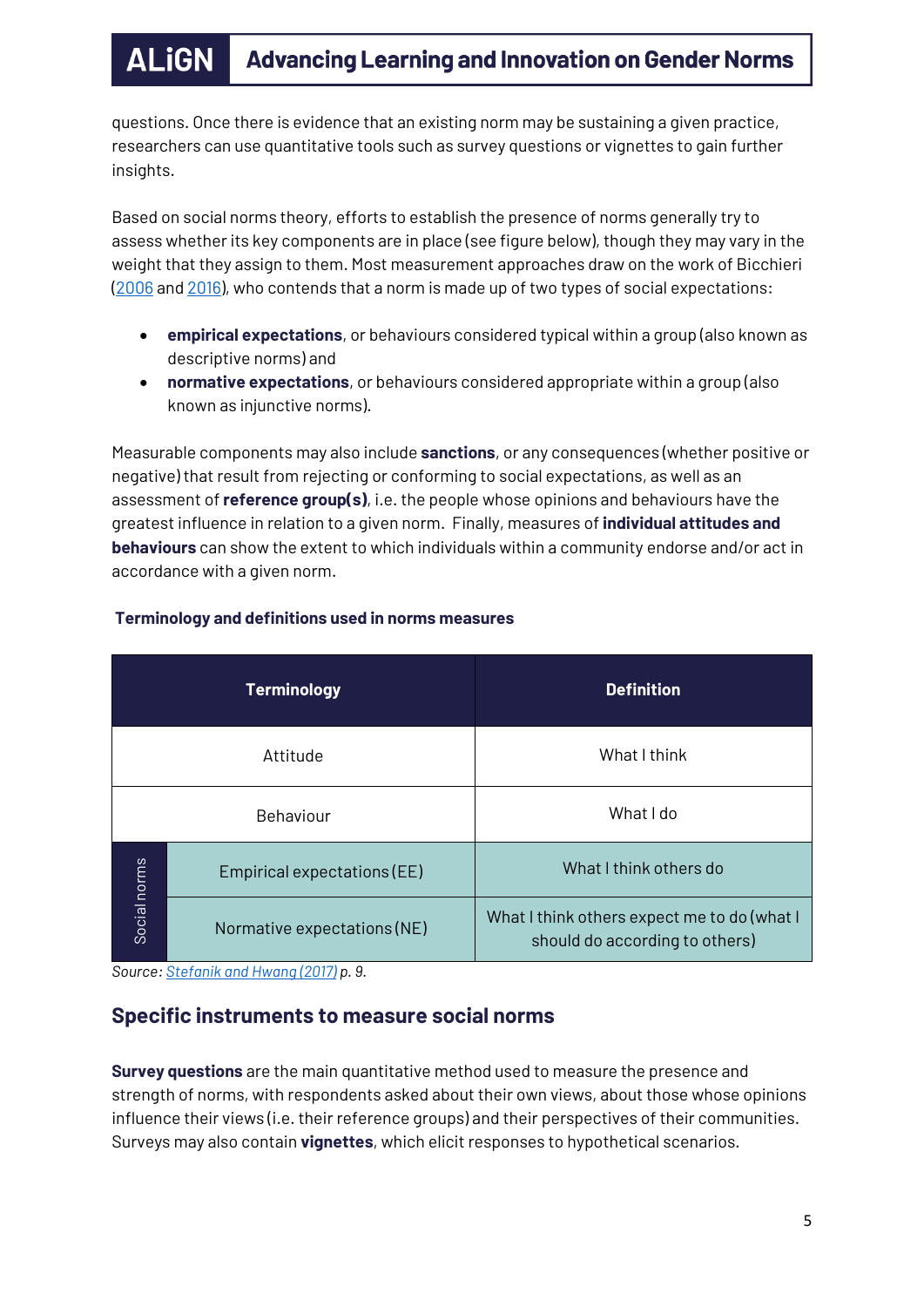Respondent reactions to vignettes – and their perceptions of community reactions – can also shed light on the influence of norms on specific outcomes.

# <span id="page-5-0"></span>**Survey-based instruments**

Survey-based instruments may be administered more than once, e.g., at baseline and endline, to monitor and evaluate the impact of interventions to change norms. This can be seen in the evaluation by *Dhar et al.* (2018) of a multi-year school-based intervention in Haryana, India, which engaged adolescents in classroom discussions about gender equality. The intervention aimed to shift norms around women's work outside the home and female education, with a survey drawing out individual attitudes as well as normative expectations on what people think others are thinking. The researchers administered survey questions as follows:

#### **Example of evaluation**

#### **Set 1:**

E1. Do you think that women should be allowed to work outside home? **[Individual belief]** E2. Do you think that people in your village/community think that women should be allowed to work outside the home? **[Normative expectation]**

E3. Do you think the community will oppose you since [if] you disagree with them? **[Perceived sanction]**

E4. If the community did not oppose you, would you encourage your sister/cousin sister to work outside home after marriage? **[Readiness to act on beliefs]**

#### **Set 2:**

E1. Do you think that girls should be allowed to study in college even if it is far away? E2. Do you think that people in your village/community think that girls should be allowed to study in college even if it is far away?

E3. Do you think the community will oppose you since [if] you disagree with them?

E4. If the community did not oppose you, would you encourage your sister/cousin sister to study in college even if it is far away?

*Source[: Dhar et al.](https://www.tandfonline.com/doi/full/10.1080/00220388.2018.1520214) (2018) with my additions in brackets. Note that in the study, students were randomly assigned questions from Set 1 or Set 2.*

Using this data, researchers constructed an index of gender attitudes, by assigning a value of '1' to agreement with gender-progressive statements and '0' otherwise, then computing an average score. Using a regression analysis, they then analyse whether attending a school that was randomly selected to participate in the intervention increased the likelihood that a respondent held progressive views. The results showed that the classroom discussions led to more progressive attitudes toward employment and education. They also bolstered student perceptions that others in their community held a progressive view and that the community would not hinder their acting on progressive beliefs.

Many other approaches have been used to uncover norms in surveys (see box below). In some cases, researchers have been able to simplify questionnaires after initial testing by reducing the number of components of a norm that they ask about and/or by reducing multi-item responses to binary measures of approval or disapproval. Indeed[, Heise and Cislaghi \(2016\)](http://researchonline.lshtm.ac.uk/4646486/1/Baltimore%20norms%20meeting%20report.pdf)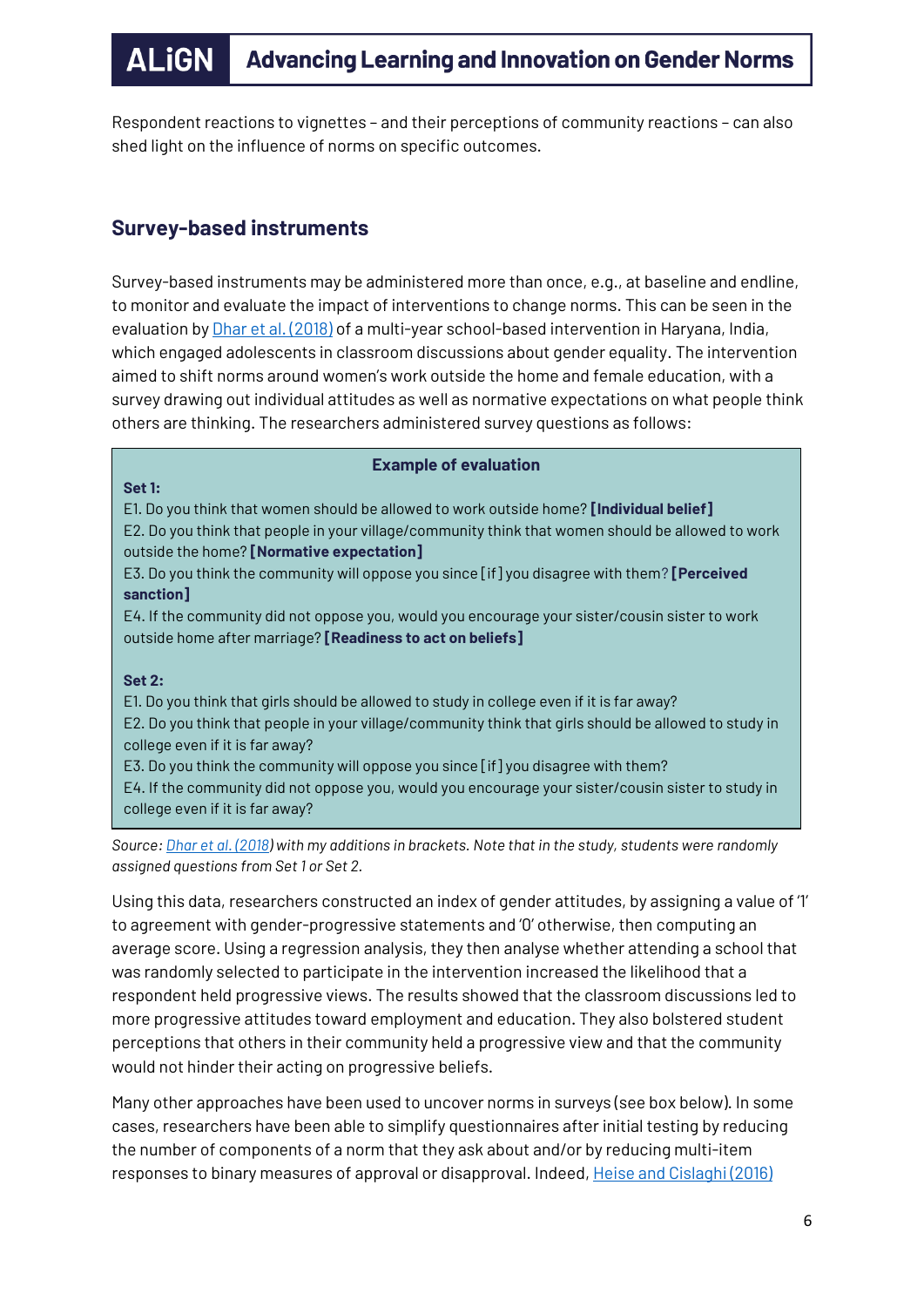argue that many existing methods of measuring social norms are 'unnecessarily complex' and that 'quick and simple ways' may produce equally valid results.

#### **Survey-based questions designed to uncover norms**

#### **Options for wording questions**

**I. A common approach to structuring norms questions is to use Likert scales to assess the degree to which individuals agree with key summary statements about their setting or reference group. For example:**

**1. To what extent do you agree with the following statements:**

a. Most people in my community would not talk about being beaten by their husband to people outside of the family (Agree, somewhat agree, somewhat disagree, disagree.)

b. Most people in my community would think poorly of a woman who discussed being beaten by her husband with people outside of her family. (Agree, somewhat agree, somewhat disagree, disagree.)

# **II. Other researchers instead ask people about the frequency with which people engage in the behaviour of interest, or the number of people who do so. For instance:**

#### **1. Number:**

a. In your village, how many young girls get married before the age of 18? (all, most, some, few, nobody)

b. Among people in your family, how many would approve of you getting married before the age of 18 (all, most, some, few, nobody)

#### **2. Frequency:**

a. How often do your friends drink alcohol when socialising? (very often, often, sometimes, never) b. How often do others [your friends] disapprove if they see you drinking alcohol at a party? (very often, often, sometimes, never?)

#### **III. A third strategy is to simply ask people to report on what they observe about behaviour and attitudes of others in a specific situation:**

#### **1. In your experience, when congregating on the street, do most boys around here:**

a. Tease young girls when they pass by

b. Let girls pass by without comment

c. Neither

- **2. In your opinion, when young boys tease girls as they pass by, do "most people around here":**
- a. Approve of the teasing
- b. Disapprove but tolerate the teasing
- c. Disapprove of the teasing
- d. Have no strong opinion

## **IV. Finally, some researchers focus explicitly on the possibility of positive or negative sanctions arising from conforming to or violating a norm. For example:**

1. If a young girl was not married by the time she was 18, this would reflect badly on her family [Agree, agree somewhat, disagree somewhat, disagree]

2. If a married woman left her husband and returned to her family after being beaten, neighbours would gossip about her [Agree, agree somewhat, disagree somewhat, disagree]

3. In your experience, if a married woman is beaten by her husband, what percentage of families in your village would accept her back home [All, most, some, few, none]

*Source: Cislaghi [and Heise](http://researchonline.lshtm.ac.uk/4646477/) (2017)*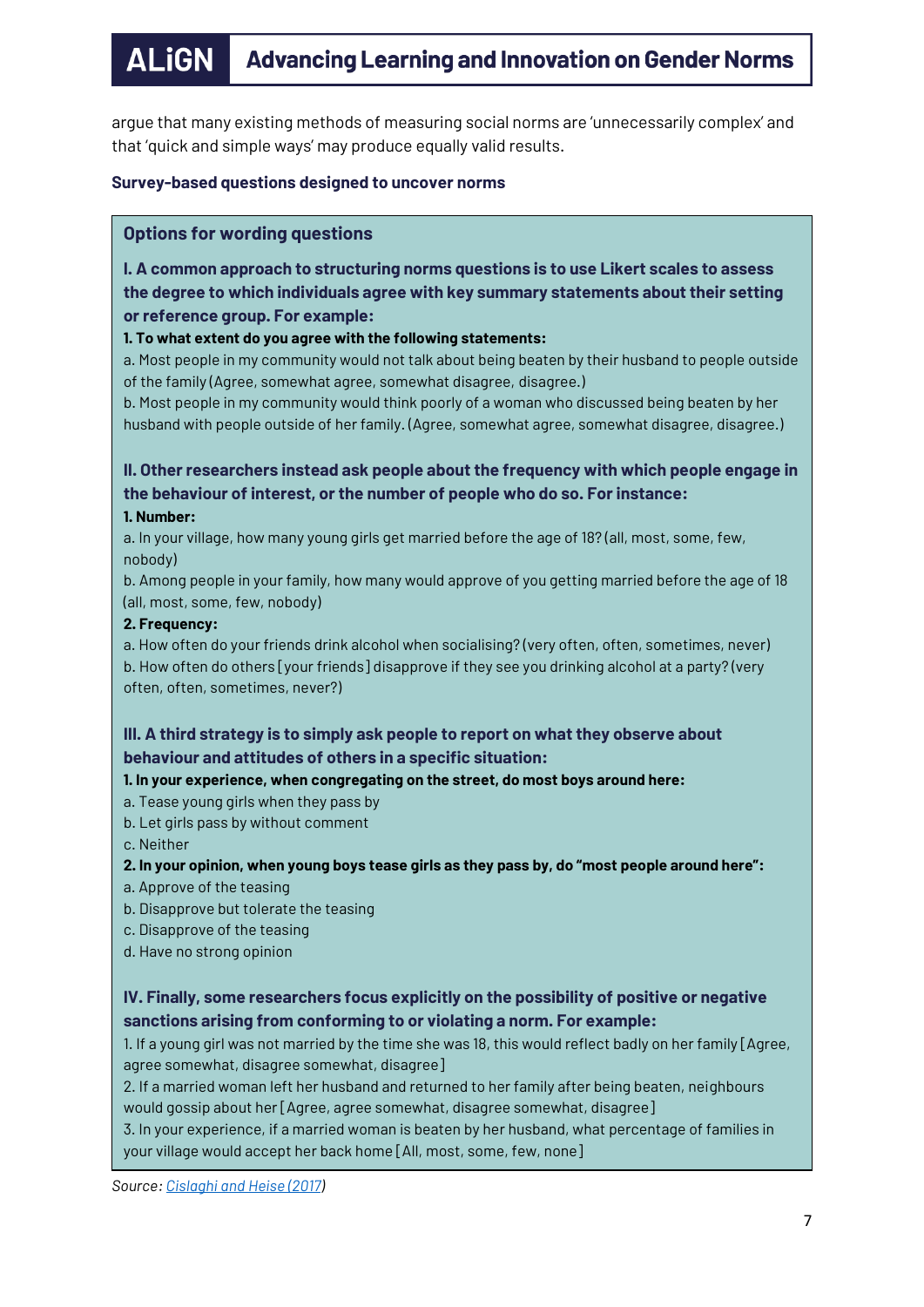One 'quick and simple' way highlighted by **[Heise and](http://researchonline.lshtm.ac.uk/4646486/1/Baltimore%20norms%20meeting%20report.pdf) Cislaghi (2016)** draws on the experiences of CARE. Instead of asking respondents about normative expectations directly, researchers asked simpler questions about the sanctions they perceived would apply to community members who did not comply with prevailing norms (see table below).

| <b>CARE's measures of social norms</b>                                                                                                                                                                                                                                                                                                                                                                                                                                                                                                                                            |                                                                                                                                                                                                                                                                                                                                                                                                                                                                                                                                                                                                                                                                                                 |  |  |
|-----------------------------------------------------------------------------------------------------------------------------------------------------------------------------------------------------------------------------------------------------------------------------------------------------------------------------------------------------------------------------------------------------------------------------------------------------------------------------------------------------------------------------------------------------------------------------------|-------------------------------------------------------------------------------------------------------------------------------------------------------------------------------------------------------------------------------------------------------------------------------------------------------------------------------------------------------------------------------------------------------------------------------------------------------------------------------------------------------------------------------------------------------------------------------------------------------------------------------------------------------------------------------------------------|--|--|
| <b>Empirical expectations</b>                                                                                                                                                                                                                                                                                                                                                                                                                                                                                                                                                     | <b>Normative expectations/Sanctions</b>                                                                                                                                                                                                                                                                                                                                                                                                                                                                                                                                                                                                                                                         |  |  |
| Please tell me how much the following activities<br>are prevalent in your neighbourhood. Do you think<br>such practices/activities and incidents are very<br>prevalent, can be seen sometimes or rarely?<br>"Practices/activities and incidents" were:<br>Husbands scolding their wives.<br>Husbands beating their wives.<br>٠<br>Wife keeping silent so as to not prolong a<br>٠<br>domestic fight.<br>Neighbours intervening to advise the wife to<br>٠<br>keep silent to not to prolong fight.<br>[Very prevalent   Sometimes observable   Rarely<br>observable   Do not know] | I am going read out some attitudes prevalent in<br>our society towards men and women. Could you<br>please tell me to what extent such attitudes exist<br>among the people in your neighbourhood?<br>"Attitudes" were:<br>A man who is not tough enough does not<br>command respect at home.<br>A man who beats his wife has no place in his<br>٠<br>neighbourhood.<br>During an argument, a man who listens to his<br>п<br>wife's point of view, is considered as being<br>'not manly enough' by his neighbours and<br>relatives.<br>A woman who talks back at her husband<br>٠<br>earns a bad reputation among relatives.<br>[Great extent   To some extent   Does not exist   Do<br>not know] |  |  |

## **Example of CARE's simpler approach to asking about norms**

*Source[: Heise and](http://researchonline.lshtm.ac.uk/4646486/1/Baltimore%20norms%20meeting%20report.pdf) Cislaghi (2016): 18*

# <span id="page-7-0"></span>**Vignettes**

**Vignettes** are another way to investigate the presence of social norms and their strength, and are useful tools for monitoring and evaluating whether interventions are helping to shift those norms. A vignette relates a hypothetical story that places an invented character in a specific context, with guiding questions that enable structured responses. Typically, a vignette shows this character taking a particular action, and respondents are asked for their perceptions of that behaviour and/or how it would be perceived within their community (or another reference group).

Vignettes are often used in qualitative research to provoke open-ended discussion around social expectations, sanctions and potential responses. However, they can also be integrated in surveys that present respondents with a pre-established set of responses and ask them to select the extent to which they agree that a character is behaving in conformity with social expectations.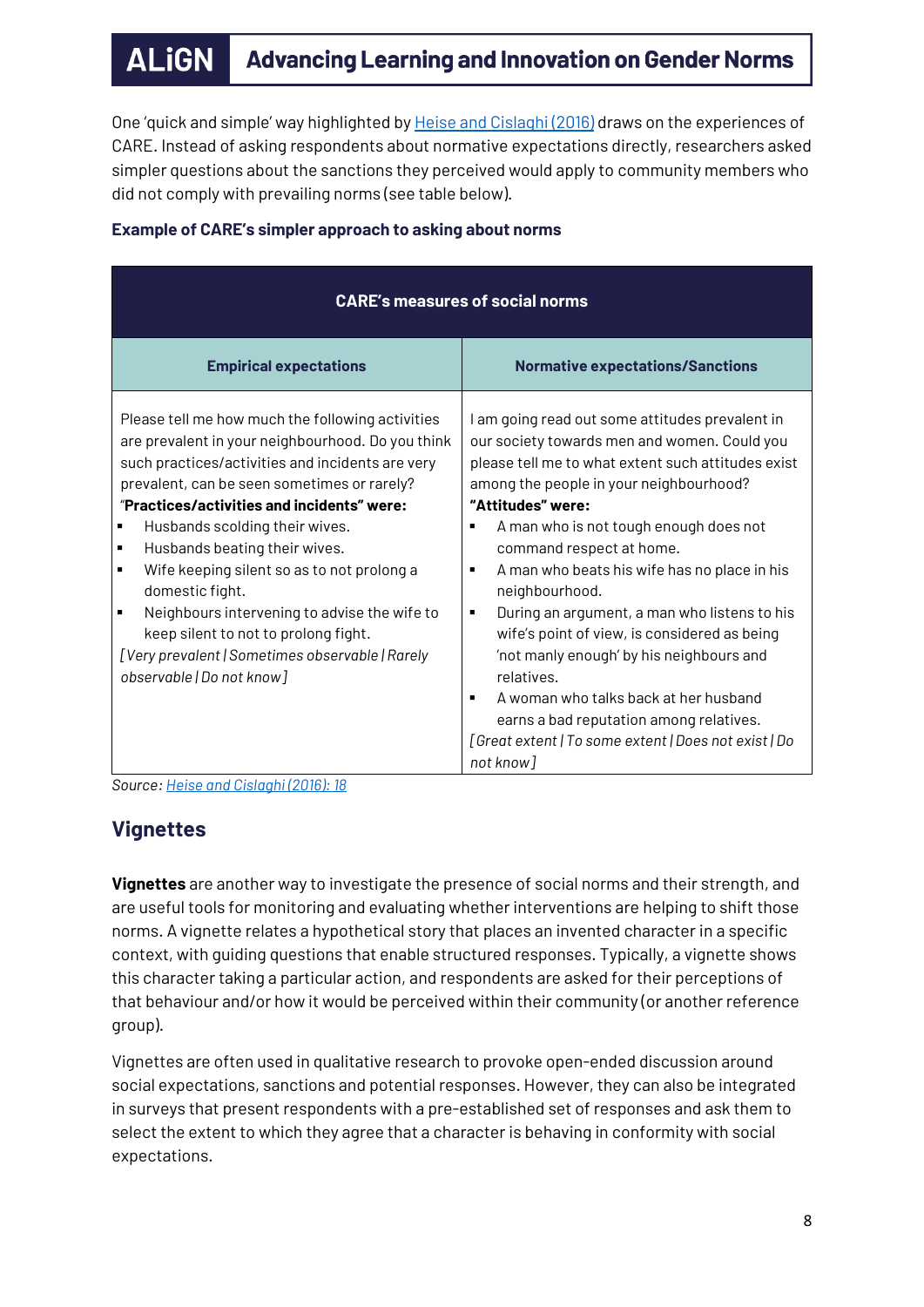Vignettes have several potential advantages. First, they establish a common frame of reference among respondents by inviting them to reflect on the same scenario. Second, asking respondents to reflect on the behavior of a hypothetical character may provoke more honest responses on sensitive issues, because it does not demand personal revelations. Third, vignettes could mitigate 'social desirability bias', in which respondents adjust their answers based on what they think the questioner wants to hear. Finally, surveys that contain vignettes that vary in a systematic way can enable researchers to determine the causal influence of different potential influences on norms, as shown by [Horne et al.](https://journals.sagepub.com/doi/10.1177/0003122413484923) (2013) and Liebe [et al. \(2017\).](https://journals.sagepub.com/doi/10.1177/0049124117729707) If participants are assigned different vignettes at random, and the vignettes show that different circumstances or actions are associated with distinct outcomes, then this suggests a causal relationship.

One example is the survey-based vignette used by **Horne et al.** (2013) to investigate norms surrounding the payment of bridewealth in rural Ghana, which sets out different scenarios for a couple who have been living together for three years (without the payment of bridewealth, with partial payment or in a marriage, with payment made in full). It presents aspects of the woman's behaviour, before asking how her behaviour would be viewed by the community and the likely reaction. The scenarios were set out as follows:

#### **Example is the survey-based vignette**

For three years a man and the woman have been:

- a. living together. The man has paid no bridewealth
- b. living together. The man has paid some of the bridewealth
- c. married with full bridewealth paid.

They have no children. The man works in a Governmental institution. The woman has a big store selling cloth in the market that she started with her own money. One day the man found out that the woman had:

- a. been using contraception
- b. giving most of her earnings from her shop to an old female friend from high school in the next village without telling him.

The questioner then asks the respondent how specific groups within the community would evaluate the rightness/wrongness of the woman's behaviour, using a 10-point scale.

"When the man found out that the woman had been [using contraception/giving most of her earnings from her shop to an old female friend from high school in the next village] he was very angry. When he came home he beat her."

Again, the respondent is then asked how specific groups in the community would react to this behavior.

*Source[: Horne](https://journals.sagepub.com/doi/10.1177/0003122413484923) et al. (2013).*

By comparing how average participant approval of a woman's contraceptive use varied depending on whether no brideswealth, partial bridewealth or full bridewealth was paid in the vignette, the study shows that the payment of bridewealth strengthened normative obligations that reduced women's reproductive autonomy. The findings relating to economic autonomy were less clear cut.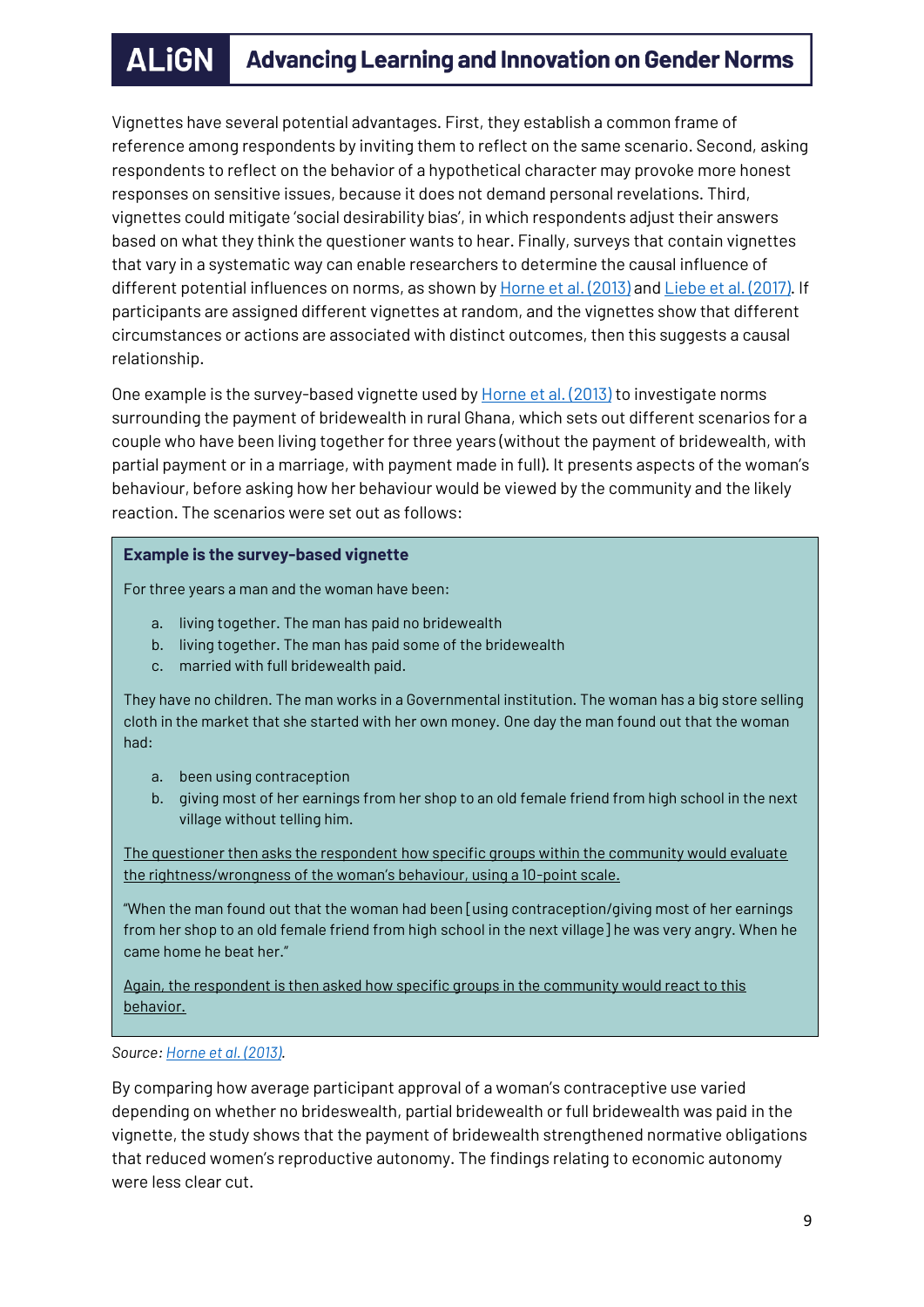Vignettes have also been used to design and measure the effectiveness of initiatives to drive normative change.

- WHO uses vignette-based measures related to norms in its Global Early Adolescent [Study,](https://www.who.int/reproductivehealth/publications/adolescence/geas-tool-kit/en/) to enhance understanding of the risks to sexual health and the effective promotion of healthy sexuality. Analysis b[y Blum et al. \(2018\)](https://static1.squarespace.com/static/54431bbee4b0ba652295db6e/t/5b476a2c03ce644f5f3569f2/1531406892857/GEAS_Vignettes_FINAL_website.compressed.pdf) suggests that the piloting of this method could capture the perspectives of young adolescents (age 10-14), and confirmed its value in quantifying differences between boys and girls in communication approaches, social inclusion, interpersonal styles and acceptance of gender atypical peers.
- Oxfam WE-[Care's Household Care Survey](https://www.alignplatform.org/resources/2018/06/factors-and-norms-influencing-unpaid-care-work-household-survey-evidence) presented respondents across five countries with three vignettes, each involving a different distribution of paid and unpaid care work between a woman and her spouse. Respondents were asked their opinion of each vignette, how they thought other members of their community would respond and how they would compare the situation with that in their own household. Analysis of the impact by Karimli [et al. \(2016\)](https://policy-practice.oxfam.org.uk/publications/factors-and-norms-influencing-unpaid-care-work-household-survey-evidence-from-f-620145) found that respondents who had participated in a project to change norms around the gendered division of labour on care issues were more likely to disapprove of the vignette describing a gendered distribution of labour, and the strength of the effect was greater in households in which both the man and woman participated.

Respondents to vignettes in surveys are often asked to indicate their approval or disapproval of a given scenario – for example, the woman's decision to use contraception in the vignette on bridewealth in Ghana. There is debate over whether the responses should be treated as cardinal (which assumes the distance between them is the same) or ordinal (which treats the ranking of responses as important but makes no assumption about the distance between them). If the responses are treated as cardinal, an average level of approval is often calculated for the population as a whole and/or for distinct groups (e.g. men and women).

Where the data are recognized as ordinal, then statistics such as the median (or 'typical') response are common. These indicators can be compared across vignettes, between groups and/or over time, and may be used as an input into multivariate analysis – i.e. to gauge the impact that individual and/or community attitudes have on a given outcome, after controlling for other relevant factors.

## <span id="page-9-0"></span>**Limitations of instruments focused solely on the measurement of social norms**

While it is important to develop instruments that yield measures of social norms and their strength, there are **important limitations**, as noted by [Stefanik and](http://gender.care2share.wikispaces.net/file/view/care-social-norms-paper-web.pdf) Hwang (2017). Measuring social norms can be time- and resource-intensive, and data collection tools can be difficult to explain to enumerators and facilitators, confirming the need for tools that are more efficient and simpler. Respondents to surveys may find it challenging to identify and rank reference groups, and those responding to vignettes may struggle to answer hypothetical questions about how members of their reference groups might react to a given behaviour.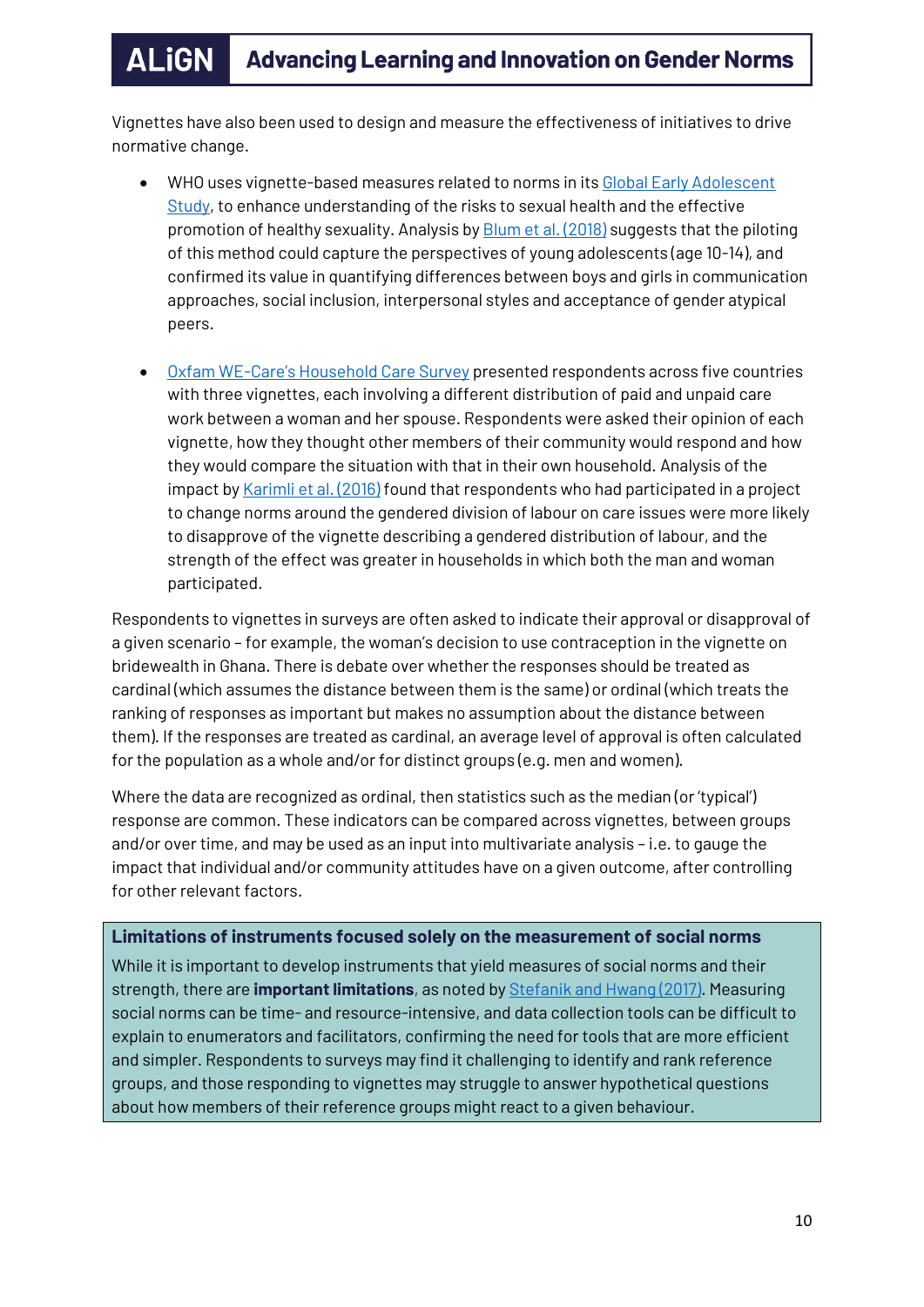# <span id="page-10-0"></span>**Using data on attitudes and behaviours to signal the presence of norms**

A lack of understanding of how, where and when norms influence outcomes can result in inappropriate or ineffective interventions. This is also a risk where researchers conflate individual attitudes or behaviours with norms. However, given the lack of data on social expectations in large-scale datasets, researchers often draw on indicators of individual behaviors or attitudes to infer whether a particular norm underlies a given practice.

In general, questions on these indicators are not enough to identify a norm because they do not necessarily shed light on collective influences. As suggested b[y Mackie et al. \(2015\),](https://www.unicef.org/protection/files/4_09_30_Whole_What_are_Social_Norms.pdf) care is needed to ensure that the resulting evidence is not overstated, and further investigation should be pursued where possible.

This section explores how existing data on attitudes and behaviours may signal the influence of gendered social norms. We first examine national household surveys, focusing on those that are cross-nationally comparable and widely available, before looking at administrative records and the possibilities presented by Big Data.

# <span id="page-10-1"></span>**Household surveys**

Data on **behaviour** – for example, whether girls marry, or girls and women experience violence or can access contraception – are widely available in household surveys. These include major international survey instruments: Macro International's Demographic Health Surveys (DHS), UNICEF's Multiple Indicator Cluster Surveys (MICS) and the World Bank's Living Standards Measurements Survey (LSMS). Typically, these surveys offer relatively large sample sizes (often covering tens of thousands of individuals), which allows disaggregation by sub-national area and gender, among other social and demographic characteristics. They are often repeated on a regular basis (DHS/MICS, for example, every 3-5 years), which makes it possible to chart changes over time[. Pereznieto \(2015\)](https://www.alignplatform.org/resources/2018/12/what-can-internationally-comparable-quantitative-data-tell-us-about-how-gender) reports that such repeated cross-sectional datasets can provide insights into the effectiveness and impact of policies that affect gender norms.

Data on **attitudes** are also fairly accessible, to some extent in household surveys and more so in surveys of perceptions such as the World Values Survey (WVS) and regional barometers. DHS, for example, asks women and men if they view wife beating as an acceptable punishment for a range of perceived 'transgressions' including burning food, leaving the house without permission and not taking care of children. The WVS, in turn, asks its respondents for their perceptions of gender roles – including gender hierarchies in education, employment, political engagement and income, the balance between work and family life, and attitudes towards gendered practices, as noted by [Pereznieto \(2015\).](https://www.alignplatform.org/resources/2018/12/what-can-internationally-comparable-quantitative-data-tell-us-about-how-gender) For example, they are asked for their opinions on statements like 'when jobs are scarce, men have more right to work than women' and 'when a woman works for pay, children suffer'. Surveys of perceptions tend to be based on smaller samples than those covered by major household surveys – often 1,000-1,500 respondents – so while gender disaggregation is possible, the resulting estimates can have relatively large margins of error.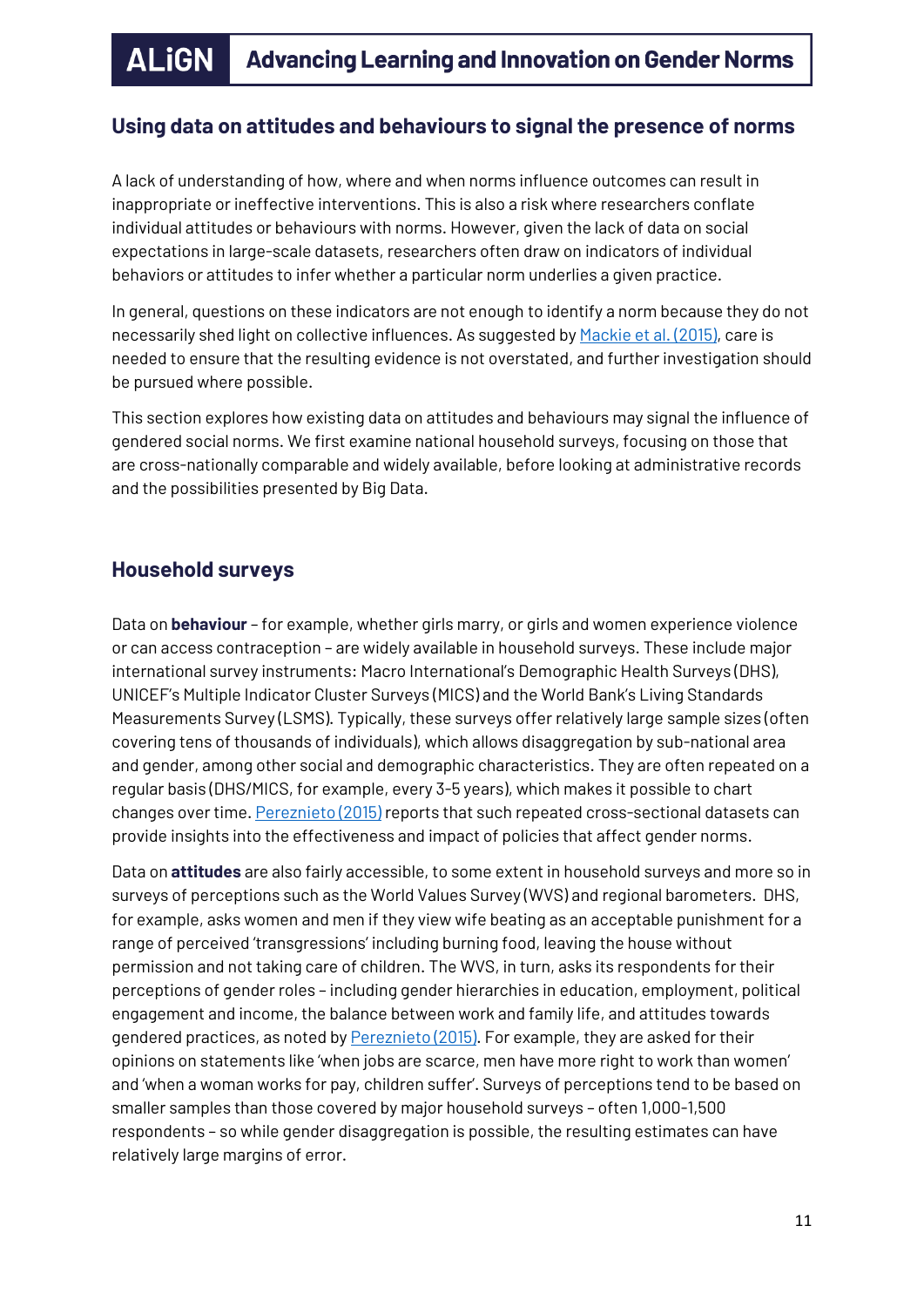[Pereznieto \(2015\)](https://www.alignplatform.org/resources/2018/12/what-can-internationally-comparable-quantitative-data-tell-us-about-how-gender) also provides a useful summary of the available data on gender norms across the MICS, DHS and LSMS survey types (see figure below).

| <b>Survey</b><br>type | <b>Harmful</b><br>traditional<br>practices                                                                                                                                               | <b>Strategic life</b><br>decisions                                                                                                                                                                                                                                               | <b>Use of resources</b>                                                                                                                                                                                           | <b>Time use</b>                                                                                                       |
|-----------------------|------------------------------------------------------------------------------------------------------------------------------------------------------------------------------------------|----------------------------------------------------------------------------------------------------------------------------------------------------------------------------------------------------------------------------------------------------------------------------------|-------------------------------------------------------------------------------------------------------------------------------------------------------------------------------------------------------------------|-----------------------------------------------------------------------------------------------------------------------|
| <b>MICS</b>           | • Early marriage /<br>early childbirth<br>• Female genital<br>mutilation/cutting<br>(FGM/C)<br>Domestic violence<br>$\blacksquare$<br>(attitudes towards<br>it)<br>Child discipline<br>٠ | Educational<br>attainment (by<br>gender)<br>Family planning<br>٠<br>Sexual behavior<br>■ Health-seeking<br>behaviour<br>Differences in age<br>٠<br>and education level<br>of spouses                                                                                             | • Ownership of<br>dwelling,<br>agricultural land,<br>livestock<br>(disaggregated by<br>gender)                                                                                                                    |                                                                                                                       |
| <b>DHS</b>            | FGM/C<br>$\blacksquare$<br>Domestic violence<br>٠<br>(prevalence and<br>attitudes towards<br>it)<br>Early marriage /<br>٠<br>child birth                                                 | Educational<br>$\blacksquare$<br>attainment<br>Employment and<br>٠<br>occupation<br>Family planning<br>٠<br>• Women's opinions<br>on whether a<br>woman can refuse<br>sex with her<br>husband<br>Hurdles faced by<br>women in accessing<br>health care<br>Freedom of<br>movement | Asset ownership<br>٠<br>Control over own<br>$\blacksquare$<br>earnings<br>Differences in age<br>٠<br>and education level<br>of spouses<br>Women's<br>$\blacksquare$<br>participation in<br>household<br>decisions |                                                                                                                       |
| <b>LSMS</b>           |                                                                                                                                                                                          | Educational<br>$\blacksquare$<br>attainment (with a<br>specific question on<br>why a child is not<br>attending school)<br>Who makes<br>household<br>decisions                                                                                                                    | Decisions over use<br>$\blacksquare$<br>of resources<br>received as<br>'additional income'                                                                                                                        | · Time<br>household<br>members<br>spend on<br>domestic<br>activities and<br>work outside<br>the home<br>(paid/unpaid) |

#### **Overview of data on gender norms from major household surveys**

*Source[: Pereznieto \(2015\)](https://www.alignplatform.org/resources/2018/12/what-can-internationally-comparable-quantitative-data-tell-us-about-how-gender)*

Data on individual attitudes and behaviours can be used in tandem to shed light on whether a norm is present (see the figure below, developed by the author). Where many people report both inequitable attitudes and behaviours an uncontested norm may well be present. For example, if a high proportion of people believe that wife-beating is acceptable and reports of intimate partner violence (IPV) are relatively high – it seems likely that an uncontested norm is shaping violence-related outcomes (Quadrant III). In contrast, where attitudes are more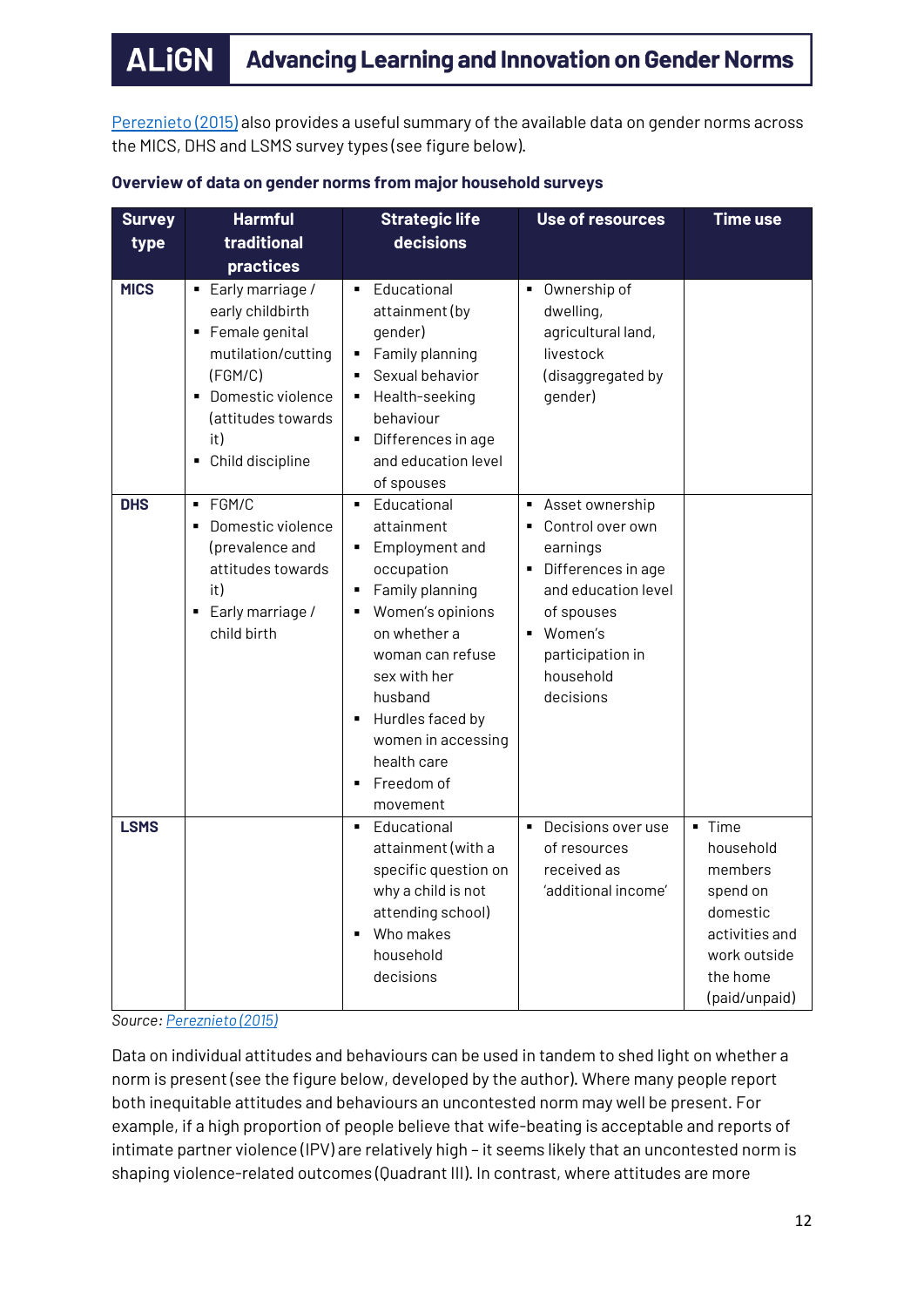supportive of gender equity but behaviours are less gender-equitable – for example, people hold the personal belief that wife beating is unacceptable, yet report high levels of violence – a contested norm may be influencing outcomes (Quadrant II).

Again, these types of indicators are suggestive: they cannot measure norms in the same way as instruments designed to disentangle collective influences from individual attitudes. However, they might be useful in the first stages of an analysis in generating hypotheses for further testing, or in situations where there is no scope for more detailed study.

## **Using individual-level data on attitudes and behaviours to infer the presence of norms**



*Source: Author*

[Mackie et al.](https://www.unicef.org/protection/files/4_09_30_Whole_What_are_Social_Norms.pdf) (2015) add that high spatial or ethnic variation in a practice, especially in 'nearby areas', may indicate the influence of distinct reference groups that give rise to a particular norm. They also suggest that both the persistence of a practice, and conversely, a rapid shift against that practice, can signal the persistence of, or change in, a norm.

# <span id="page-12-0"></span>**Separating community normative influences from individual outcomes**

Where survey data aim to represent communities as well as individuals, the correlation of community-level variables (attitudes and behaviours) with individual outcomes has also been used to infer the presence of norms. Here, methods such as multi-level modelling permit the separation of distinct influences that occur at different spatial scales, as shown by Mackie et al. [\(2015\).](https://www.unicef.org/protection/files/4_09_30_Whole_What_are_Social_Norms.pdf) This, in turn, can help to determine whether a norm has a significant influence on behaviour and, therefore, inform strategies to change that norm. The DHS is particularly well suited to such analyses because of its large sample size and its cluster design, as clusters can be used as proxies for reference groups.

• In Nicaragua, using data from the 2011/12 DHS of nearly 3,000 female adolescents, [Mendez Rojas](https://bmcpublichealth.biomedcentral.com/articles/10.1186/s12889-016-3666-9) et al. (2016) show that community norms - as proxied by a relatively young median age for sexual debut – influence the probability of rapid sexual onset and childbearing among teenage girls, after controlling for other individual and household attributes.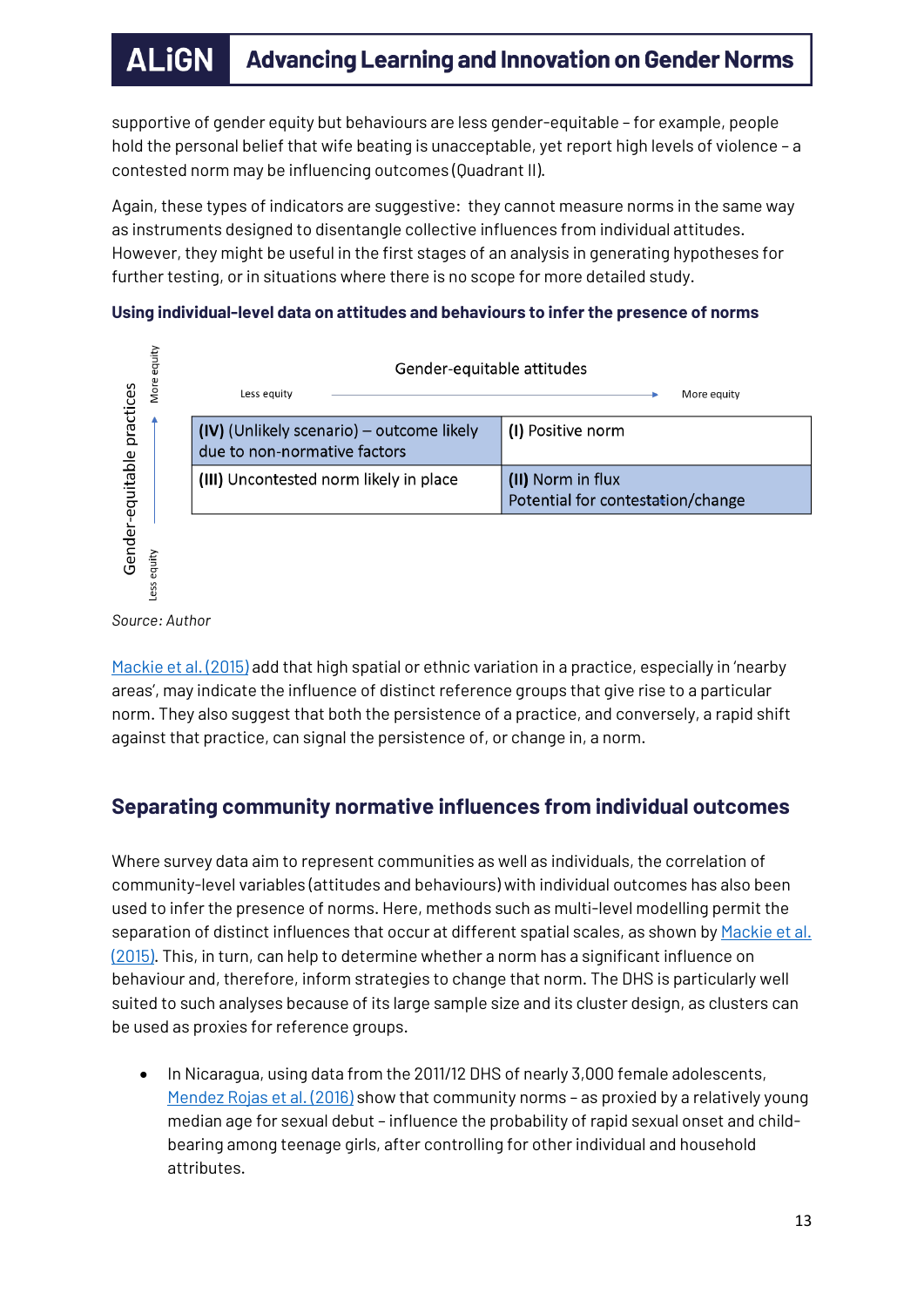- For Nigeria[, Benebo et al. \(2018\)](https://bmcwomenshealth.biomedcentral.com/articles/10.1186/s12905-018-0628-7) used data from the 2013 DHS on around 21,000 women and 17,000 men to find that community norms – as proxied by the share of men who reported that wife beating was acceptable – influenced women's reports of intimate partner violence, and reversed the effect of women's status, measured at an individual level.
- For Mali[, Kaggwa et al. \(2008\)](https://www.guttmacher.org/sites/default/files/pdfs/pubs/journals/3407908.pdf) drew on data from the 2001 DHS for over 7,500 women to discover that community normative factors – proxied by collective exposure to family planning and mean births per woman – did not influence a woman's likelihood of adopting modern contraception once other individual factors were accounted for.

One limitation of these studies, however, is their reliance on the aggregation of individual attitudes and/or behaviors to represent collective norms. Social norms theory acknowledges that some norms persist because powerful people enforce their compliance, as argued by [Heise and](http://researchonline.lshtm.ac.uk/4646486/1/Baltimore%20norms%20meeting%20report.pdf) Cislaghi ((2016). The implication is that norms may reflect the preferences of the more powerful rather than an average across individuals.

Several datasets offer cross-national gendered data related to norms: th[e WHO Global Health](https://www.who.int/gho/en/)  [Observatory,](https://www.who.int/gho/en/) the [World Bank's Women, Business and the Law](https://wbl.worldbank.org/), [ILOSTAT,](https://www.ilo.org/ilostat/faces/wcnav_defaultSelection?_afrLoop=1885699969559617&_afrWindowMode=0&_afrWindowId=xksk0qiz_1#!%40%40%3F_afrWindowId%3Dxksk0qiz_1%26_afrLoop%3D1885699969559617%26_afrWindowMode%3D0%26_adf.ctrl-state%3Dxksk0qiz_57) [FAO's Gender and Land](http://www.fao.org/gender-landrights-database/en/)  [Rights database,](http://www.fao.org/gender-landrights-database/en/) UNICRI's [International Crime Victim Survey,](http://www.unicri.it/services/library_documentation/publications/icvs/) and [IPU's Women in National](http://archive.ipu.org/wmn-e/world.htm)  [Parliaments,](http://archive.ipu.org/wmn-e/world.htm) among others. [The World Bank's Gender Data Portal](http://datatopics.worldbank.org/gender/) assembles many of these indicators, grouped into several categories: demography, education, health, economic opportunities, public life and decision-making, and agency. Such systematic quantitative data has been used to provide useful insights into how norms may vary across places – even at the country level - as the Social Institutions and Gender Index [\(SIGI\)](https://www.alignplatform.org/resources/2018/04/social-institutions-and-gender-index-sigi) confirms (see the box below).

#### **The OECD's SIGI as a measure of discriminatory social norms**

The OECD's Social Institutions and Gender Index [\(SIGI\)](https://www.alignplatform.org/resources/2018/04/social-institutions-and-gender-index-sigi), a composite measure currently available for 108 countries, is often described as an index of discriminatory social norms. It is certainly an ambitious attempt to combine 21 indicators that represent formal and informal laws, attitudes and practices or outcomes, all of which have a bearing upon on gender inequality in education, health, political representation and economic activity. The indicators are aggregated into subindices representing five areas – discriminatory family code, restricted physical integrity, son bias, restricted resources and assets and restricted civil liberties – and then averaged to form the SIGI using a non-linear method that penalises high levels of gender inequality in any of them.

<span id="page-13-0"></span>Strictly speaking, it is not a measure of norms because it is based on existing indicators from a range of sources and does not try to disentangle individual and collective influences on behaviour. However, it does signal the likely presence of norms by including numerous indicative variables. It is also innovative in its insistence on the importance of norms for wellbeing, and in amassing and combining a wealth of cross-nationally comparable data. The SIGI has new data for 2019, alongside a new 'policy simulator' that makes it possible to compare and manipulate data in real time.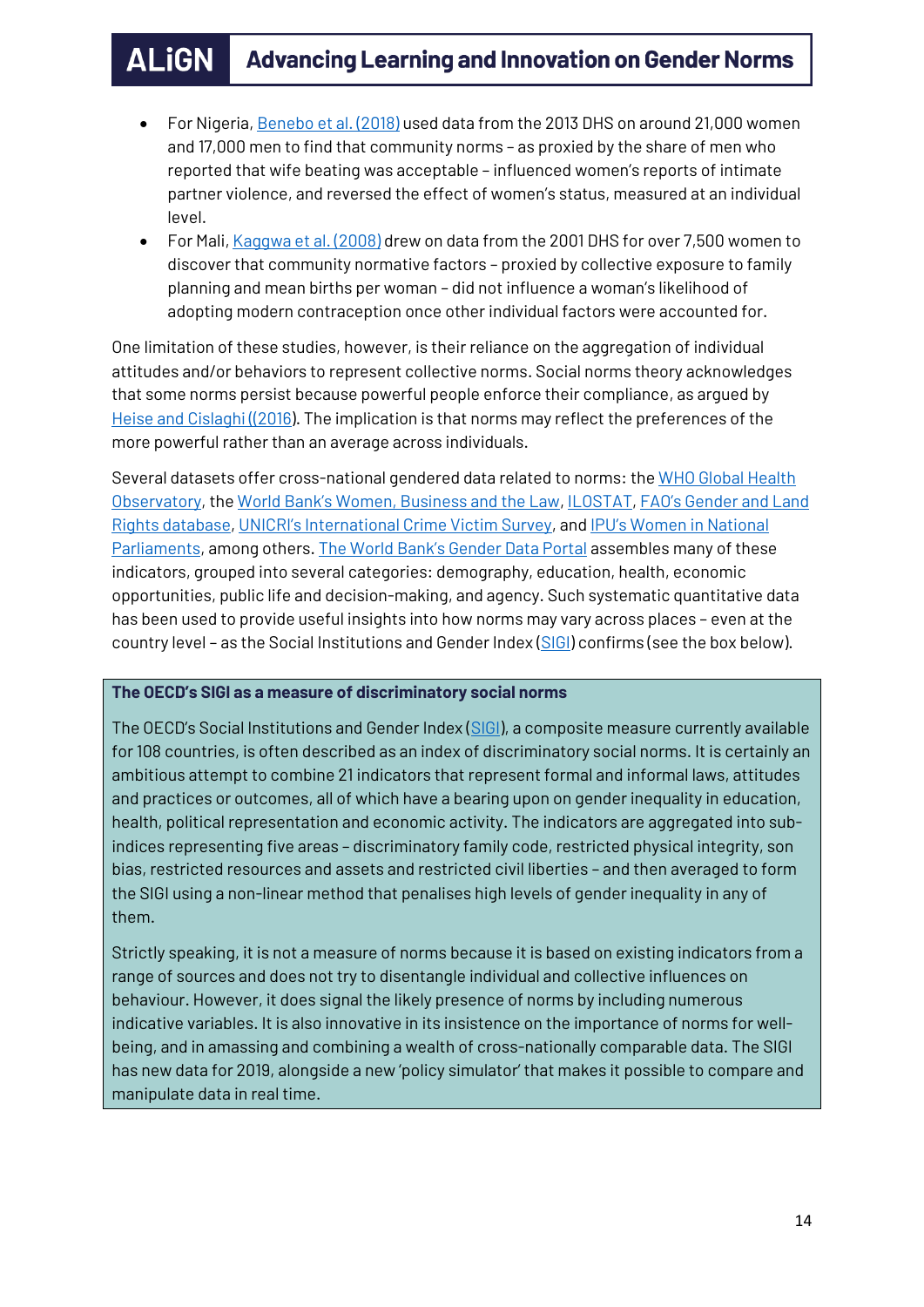# **Administrative data**

Administrative data tend to be collected by government departments or agencies as a byproduct of their routine administrative processes (such as the registration of people or the delivery of a social benefit), rather than for research or statistical purposes. As a data source, they offer some clear advantages related to cost, frequency and sample size but their coverage is incomplete in many countries and the quality of data is problematic, as noted by Alkire and [Samman](http://unsdsn.org/wp-content/uploads/2014/09/Mobilising-the-household-data-required-to-progress-toward-the-SDGs-WEB.pdf) (2014). Even so, they provide data on norms-related practices such as education, health, births, deaths, marriages and land tenure and inheritance rights, and are increasingly seen as a useful source of information for evaluations given their large sample sizes, spatial disaggregation and frequent updates, as noted by **Pereznieto** (2015) (see figure below).

#### **The use of administrative data to give insights into norms**

| <b>Educational</b> | With broad coverage, these records provide sex- and age-disaggregated data about        |
|--------------------|-----------------------------------------------------------------------------------------|
| records            | enrolment, drop outs, and completion rates for different levels of state education,     |
|                    | which might include localities not covered by surveys. Such data can shed light on 'son |
|                    | preference' and other gender norms, particularly in remote localities that might not be |
|                    | reached by surveys.                                                                     |
| <b>Health</b>      | These can include information on: fertility (number of children per women, age of       |
| records            | mother at first birth) to shed light on the numbers of girl mothers; uptake of family   |
|                    | planning services (in some cases, health workers might collect additional information   |
|                    | such as whether adolescents have sought contraception without parental or spousal       |
|                    | agreement); and the extent of FGM/C.                                                    |
| <b>Civil</b>       | Can provide information about age at marriage (although in countries where child        |
| registry           | marriage is illegal, such marriages are typically unregistered), and spousal age        |
|                    | differences. Religious institutions (churches, temples, etc.) may also keep records of  |
|                    | marriage ceremonies. In some cases, civil registries might have information about       |
|                    | inheritance, which could enable an analysis of whether equal inheritance rights are     |
|                    | practised.                                                                              |
| <b>Property</b>    | Can be used to verify whether land and property are registered in women's names         |
| registry           | (including older adolescent girls, although in some cases formal ownership can only     |
|                    | legally be registered for those aged 18 or over).                                       |

*Source[: Pereznieto \(2015\)](https://www.alignplatform.org/resources/2018/12/what-can-internationally-comparable-quantitative-data-tell-us-about-how-gender)*

## <span id="page-14-0"></span>**Limitations of traditional data sources**

Despite their ability to provide insights at scale, data from surveys and administrative sources also present some **key limitations**, as pointed out by [Pereznieto \(2015\).](https://www.alignplatform.org/resources/2018/12/what-can-internationally-comparable-quantitative-data-tell-us-about-how-gender) They may be affected by social desirability bias or so-called 'experimenter demand' effects, with respondents misrepresenting their own views to conform to what they think the interviewer wants to hear. Other limitations include changes in how questions are framed and the resulting indicators, which may compromise comparability over time. Some hard-to-reach groups may be omitted from surveys, reducing their representativeness. Finally, standard survey questions may overlook relevant and context-specific nuances in, for example, places where girls may marry formally but may not live with their husbands until they are older.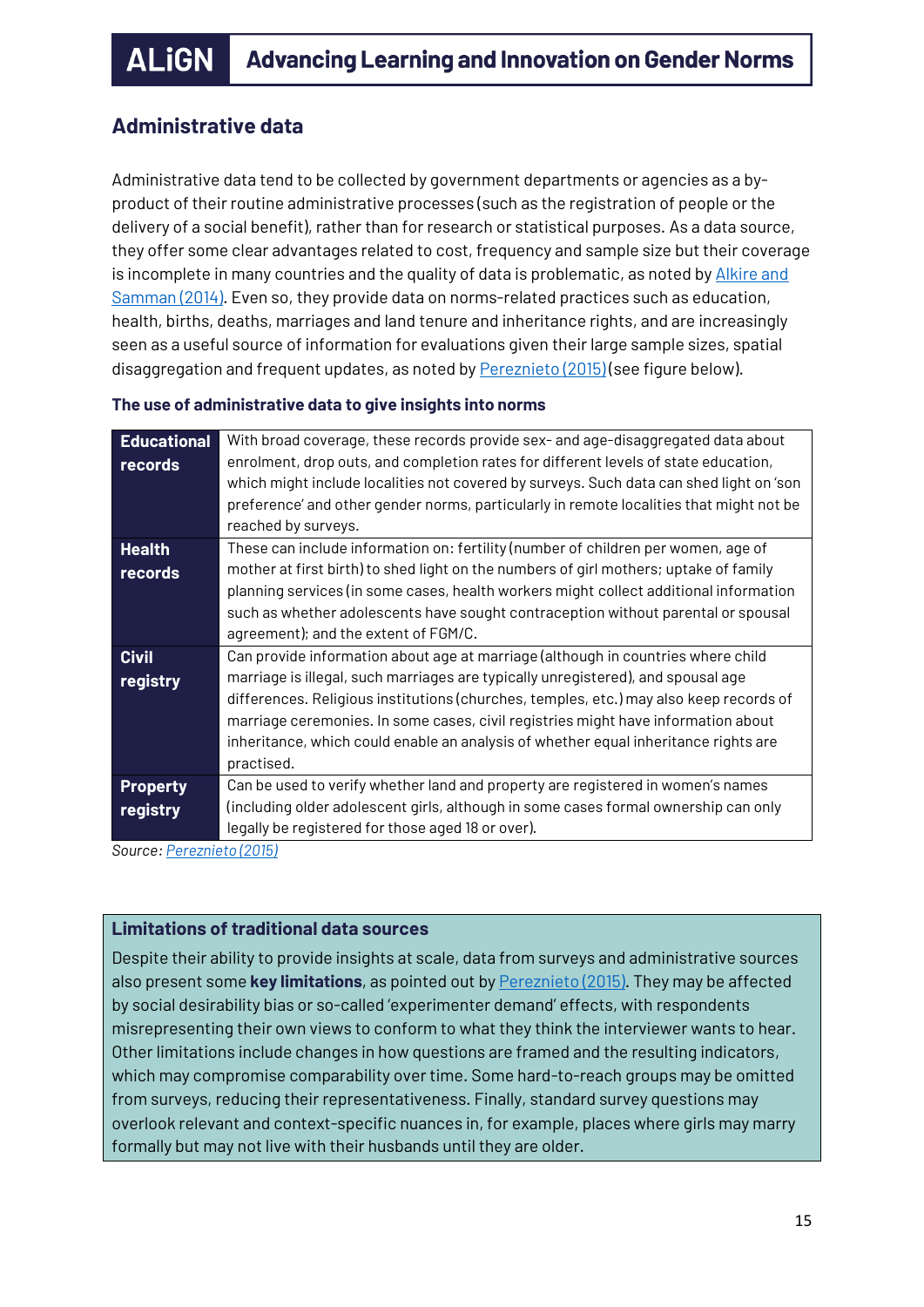# <span id="page-15-0"></span>**Big data**

Big data relies on so-called 'digital exhaust' or data generated as a by-product of people's interaction with new technologies. It can be used to infer the potential presence of norms, offering huge advantages in terms of scale, costs and timeliness. One common tool used in big data analytics is the identification of the range and frequency of attitudes (so-called sentiment analysis) and behaviours reported in social media such as Twitter, Facebook, Snapchat or Instagram, using computer-based coding[. Mejia et al. \(2018\)](https://www.slideshare.net/measureevaluation/big-data-analytics-for-measuring-gender-norms-too-big-to-ignore), for example, have used Twitter data to identify changes in attitudes about sexual behaviour and gender-based violence to improve programming that aims to reduce HIV/AIDS transmission among young women in countries where its incidence is high (see box below).

Big data approaches to norms measurement also have their own limitations, however, as confirmed b[y Mejia et al. \(2017\)](https://www.slideshare.net/measureevaluation/big-data-analytics-for-measuring-gender-norms-too-big-to-ignore) an[d Vaitla \(2018\).](https://www.alignplatform.org/resources/2018/12/can-big-data-measure-changes-gender-norms) These include potential social desirability bias – particularly given the public nature of social media; the over-representation of more affluent, urban areas; and ethical issues surrounding the confidentiality of public data.

## **Using big data to reveal gender norms**

[Mejia et al. \(2017\)](https://www.slideshare.net/measureevaluation/big-data-analytics-for-measuring-gender-norms-too-big-to-ignore) have assembled a dataset of 10,000 tweets gathered over two years from 10 sub-Saharan African countries to measure attitudes toward gender norms surrounding sexual relationships between younger woman and older men, and attitudes toward gender-based violence. Their initial search focused on tweets about age-discordant relationships using terms such as 'blessers' and 'sugar daddy'. They then extracted a further sample of 2,000 tweets that included the gender of the user for further qualitative analysis. While facing some challenges, including differences in computer versus human-coded sentiment analysis, the researchers highlight the potential for such data sources to yield significant amounts of norms-related data that can be linked to the demographic and geographic details of the user, as well as their social connectivity or influence. They conclude that social media offers a potential tool to supplement other instruments used to evaluate programming initiatives that aim to change norms.

# **The need for diverse methodological approaches: conclusions and next steps**

Quantitative measurement of norms is still in its early stages, and much more work is needed to develop standards and methods, to validate them, and to establish how the types of measures used are linked to outcomes. However, quantitative approaches to norms measurement should not be adopted in isolation from other approaches; diverse approaches are essential.

Wherever possible, quantitative assessment of the existence and strength of gendered social norms should be accompanied by qualitative data gathering, such as anthropological observation, the discussion of vignettes and in-depth interviews and focus groups. It may also be wise to draw different components of a norm from different instruments. For example, surveys may struggle to identify influential reference groups, as noted by Stefanik and Hwang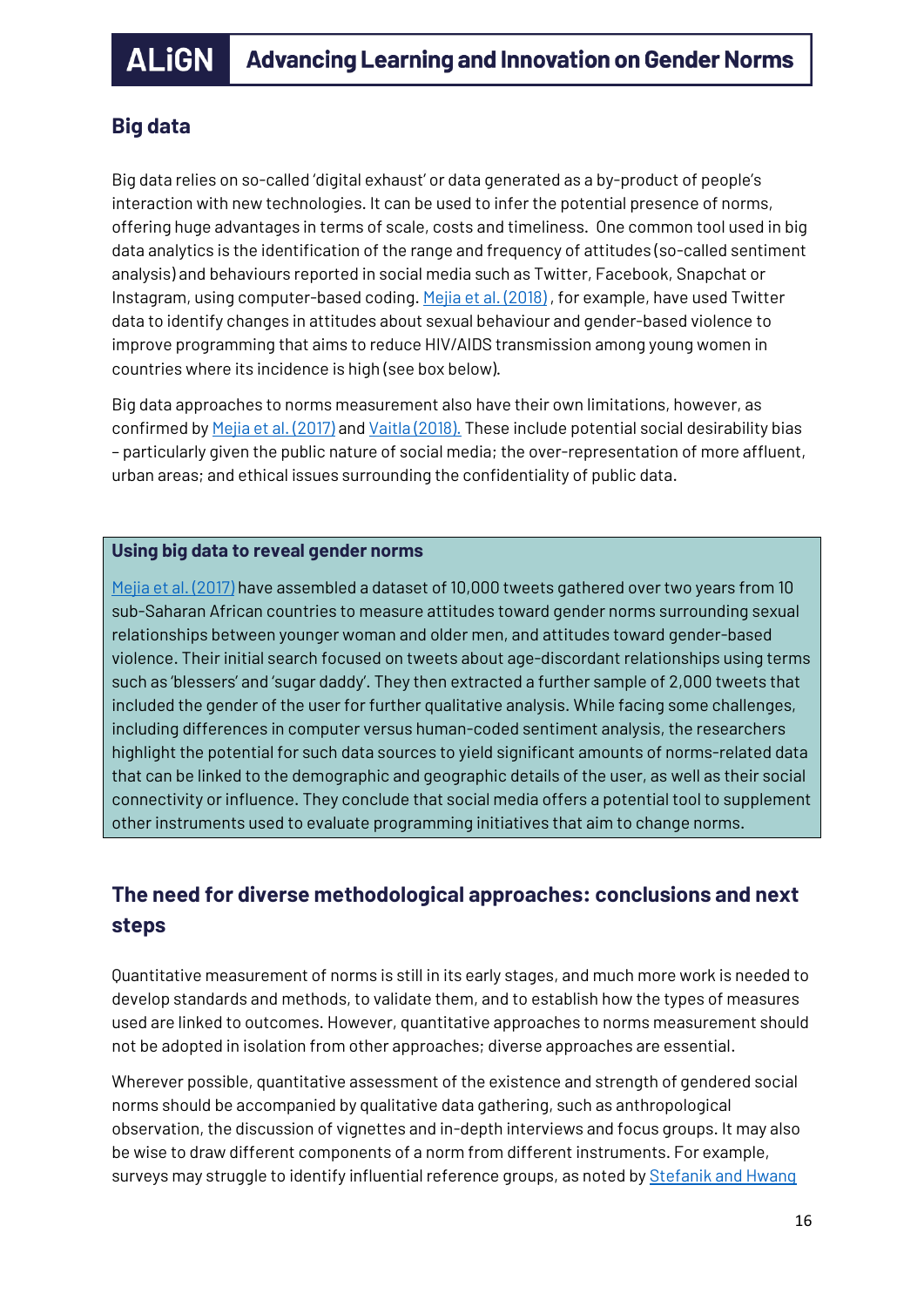[\(2017\):](http://gender.care2share.wikispaces.net/file/view/care-social-norms-paper-web.pdf) it might be more profitable to gather this information through a qualitative assessment or, as noted b[y Mackie et al. \(2015\)](https://www.unicef.org/protection/files/4_09_30_Whole_What_are_Social_Norms.pdf) via social network analysis.

Research by Oxfam's [WE-Care initiative](https://www.alignplatform.org/resources/2018/06/factors-and-norms-influencing-unpaid-care-work-household-survey-evidence) shows how quantitative and qualitative approaches to norms measurement can enhance each other. Karimli [et al. \(2016\)](https://policy-practice.oxfam.org.uk/publications/factors-and-norms-influencing-unpaid-care-work-household-survey-evidence-from-f-620145) found that the initiative's Household Care Survey in five countries provided quantitative measures of norms around the gendered division of care, while also signalling substantial support for the sharing of care and productive work by couples: up to 90% of men and women reported that this was considered acceptable under some circumstances. Focus group discussions then helped to identify context-specific activities that participants considered more acceptable for men. In Zimbabwe, these included water and fuel collection in areas where such resources were scarce, as well as meal preparation as demonstrated by **Samman (2018)**. Taken together, this information resulted in nuanced recommendations, such as local programming that should begin by promoting male involvement in specific care activities that were aligned with local perceptions of masculinity.

#### **Conclusions and next steps**

It is clear both that many promising experiments and initiatives – often on a small scale – have shown promise in measuring the impact of social norms upon gendered practices, ranging from female labour force participation and child marriage to girls' educational attainment. This guide has illustrated current quantitative approaches to norms measurement, drawing on both dedicated measures as well as indicators that already exist in large-scale existing datasets. It has also stressed the need for future testing and experimentation to devise more accurate and efficient indicators that are scalable, but also indicators that provide context specific nuance. Finally, it has highlighted the synergies that arise when diverse methods are used in combination.

# <span id="page-16-0"></span>**Useful resources**

## **Toolkits**

- Cislaghi, B. and Heise, L. (2017) *[Technical brief: Measuring social norms](http://researchonline.lshtm.ac.uk/4646477/)*. London School of Hygiene and Tropical Medicine.
- Heise, L., and Cislaghi, B. (2016) *[Measuring social norms: A learning report](http://researchonline.lshtm.ac.uk/4646486/1/Baltimore%20norms%20meeting%20report.pdf)*. London School of Hygiene and Tropical Medicine.

Mackie, G., Moneti, F., Shakya, H., Denny, E. (2015) *[What are Social Norms? How are They](https://www.unicef.org/protection/files/4_09_30_Whole_What_are_Social_Norms.pdf)  [Measured?](https://www.unicef.org/protection/files/4_09_30_Whole_What_are_Social_Norms.pdf)*

Pereznieto, P. (2015) *[What can internationally comparable quantitative data tell us about how](https://www.alignplatform.org/resources/2018/12/what-can-internationally-comparable-quantitative-data-tell-us-about-how-gender)  [gender norms are changing?](https://www.alignplatform.org/resources/2018/12/what-can-internationally-comparable-quantitative-data-tell-us-about-how-gender)*

**Existing datasets with relevant indicators**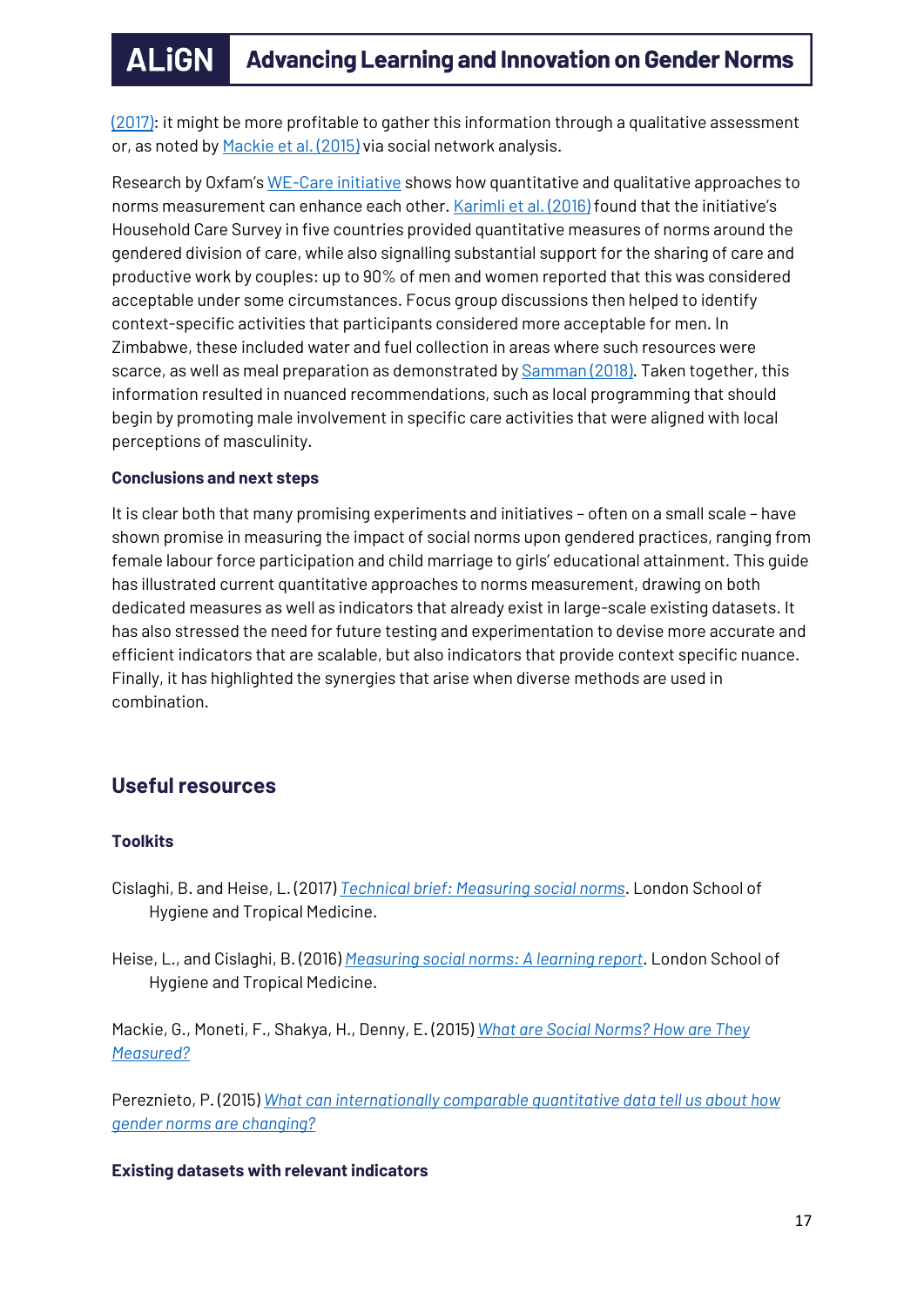Multiple Indicator Cluster Survey [\(MICS\)](http://mics.unicef.org/) Demographic and Health Survey [\(DHS\)](https://dhsprogram.com/data/) Living Standards Measurement Survey [\(LSMS\)](http://iresearch.worldbank.org/lsms/lsmssurveyFinder.htm) World Values Survey [\(WVS\)](http://www.worldvaluessurvey.org/wvs.jsp) [Global Barometer Surveys](https://www.globalbarometer.net/) [World Bank Gender Data Portal](http://datatopics.worldbank.org/gender/) Social Institutions and Gender Index [\(SIGI\)](https://www.genderindex.org/)

# **Further reading/bibliography**

- Alkire, S., and Samman, E. (2014) *[Mobilising the Household Data Required to Progress toward the](http://unsdsn.org/wp-content/uploads/2014/09/Mobilising-the-household-data-required-to-progress-toward-the-SDGs-WEB.pdf)  [SDGs](http://unsdsn.org/wp-content/uploads/2014/09/Mobilising-the-household-data-required-to-progress-toward-the-SDGs-WEB.pdf)* (OPHI Working Paper No. 72). Oxford.
- Benebo, F. O., Schumann, B., Vaezghasemi, M. (2018) '[Intimate partner violence against women](https://bmcwomenshealth.biomedcentral.com/articles/10.1186/s12905-018-0628-7)  [in Nigeria: a multilevel study investigating the effect of women's status and community](https://bmcwomenshealth.biomedcentral.com/articles/10.1186/s12905-018-0628-7) [norms](https://bmcwomenshealth.biomedcentral.com/articles/10.1186/s12905-018-0628-7)'. *BMC Women's Health*.
- Bicchieri, C. (2006). The grammar of society. The nature and dynamics of social norms. Cambridge: Cambridge University Press.
- Bicchieri, C. (2016) *[Measuring Social Norms](http://irh.org/wp-content/uploads/2016/09/Bicchieri_MeasuringSocialNorms.pdf)*.
- Blum, R. W., Li, M., Sheahy, G. (2018) '[A Vignettes-Based Measure of Gender Equality in](https://static1.squarespace.com/static/54431bbee4b0ba652295db6e/t/5b476a2c03ce644f5f3569f2/1531406892857/GEAS_Vignettes_FINAL_website.compressed.pdf)  [Relationships Among Young Adolescents](https://static1.squarespace.com/static/54431bbee4b0ba652295db6e/t/5b476a2c03ce644f5f3569f2/1531406892857/GEAS_Vignettes_FINAL_website.compressed.pdf)'. Webinar.
- Bursztyn, L., González, A. L., Yanagizawa-drott, D. (2018) *[Misperceived social norms: Female](https://www.nber.org/papers/w24736)  [labour force participation](https://www.nber.org/papers/w24736) in Saudi Arabia* (NBER Working Paper No. 24736). Cambridge.
- Cislaghi, B. and Heise, L. (2017) *[Technical brief: Measuring social norms](http://researchonline.lshtm.ac.uk/4646477/)*. London. Available at: https://doi.org/10.17037/PUBS.04646477
- Dhar, D., Jain, T., Jayachandran, S. (2018) '[Intergenerational Transmission of Gender Attitudes:](https://www.tandfonline.com/doi/full/10.1080/00220388.2018.1520214)  [Evidence from India](https://www.tandfonline.com/doi/full/10.1080/00220388.2018.1520214)'. *The Journal of Development Studies*, 1–21.
- Heise, L., and Cislaghi, B. (2016) *[Measuring social norms: A learning report](http://researchonline.lshtm.ac.uk/4646486/1/Baltimore%20norms%20meeting%20report.pdf)*. London School of Hygiene and Tropical Medicine.
- Horne, C., Dodoo, F. N., Dodoo, N. D. (2013) '[The Shadow of Indebtedness: Brideswealth and](https://journals.sagepub.com/doi/10.1177/0003122413484923)  [Norms Constraining Female Reproductive Autonomy](https://journals.sagepub.com/doi/10.1177/0003122413484923)'. *American Sociological Review*, *78*(3), 503–520.
- Institute for Reproductive Health, Georgetown University, and Save the Children (2016) *[Scaling](http://irh.org/resource-library/lit-review-scaling-up-aysrh-normative-change-interventions/)  [Up Normative Change Interventions for Adolescent and Youth Sexual and Reproductive](http://irh.org/resource-library/lit-review-scaling-up-aysrh-normative-change-interventions/)  [Health Literature Review Findings and Recommendations.](http://irh.org/resource-library/lit-review-scaling-up-aysrh-normative-change-interventions/) INSTITUTE FOR REPRODUCTIVE HEALTH, GEORGETOWN UNIVERSITY and SAVE THE CHILDREN*.
- Kaggwa, E. B., Diop, N., Storey, J. D. (2008) '[The Role of Individual and Community Normative](https://www.guttmacher.org/sites/default/files/pdfs/pubs/journals/3407908.pdf)  [Factors: A Multilevel Analysis of Contraceptive Use Among Women in Union in Mali](https://www.guttmacher.org/sites/default/files/pdfs/pubs/journals/3407908.pdf)'. *International Family Planning Perspectives*, *34*(2), 79–88.